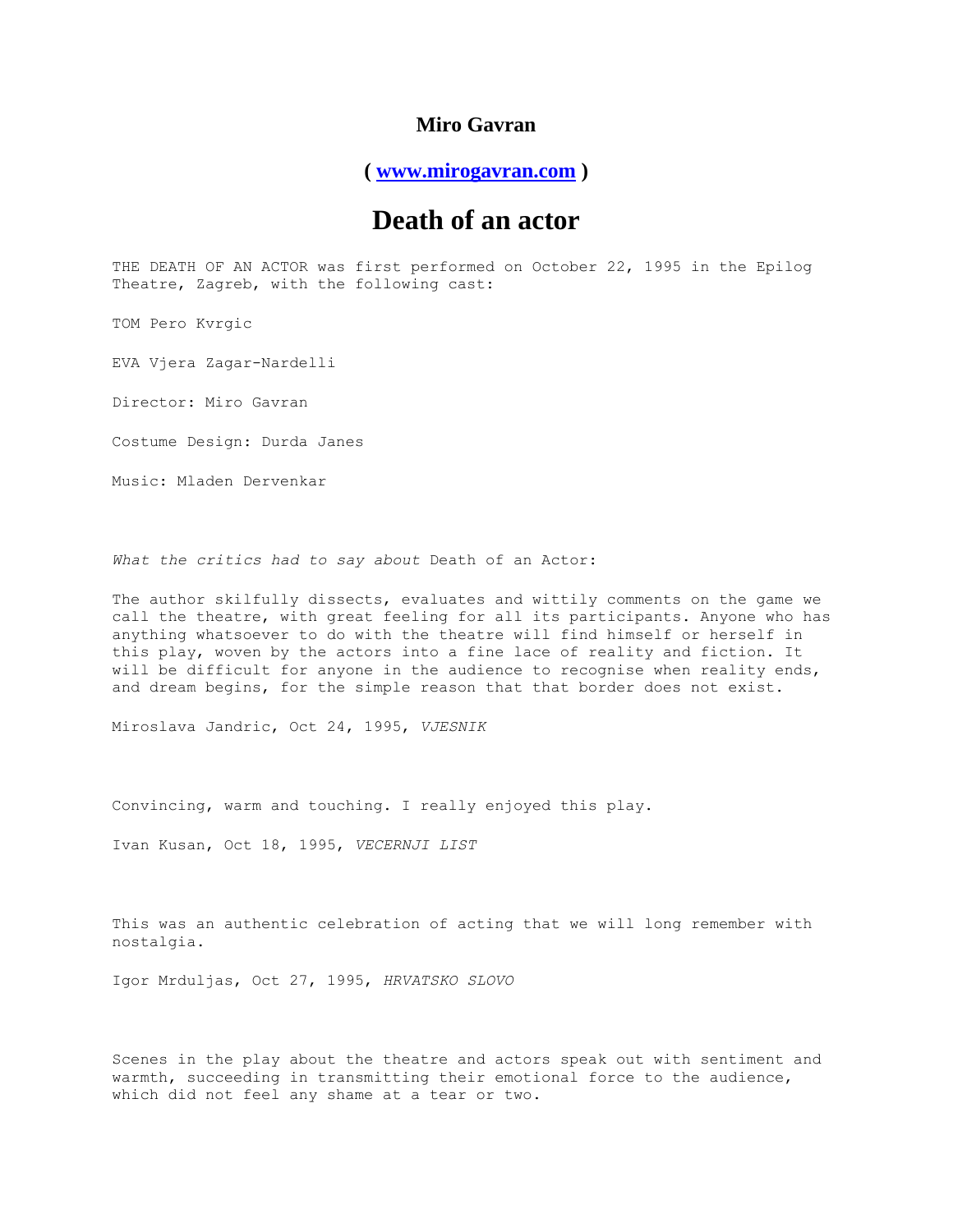Ivana Suberic, October 25, 1995, *GLAS SLAVONIJE*

An excellent play. For true theatre cognescenti.

N. Blazekovic, January 25, 1996, *MOSLOVACKI LIST*

## ACT ONE

*(The stage is covered with old props and parts of stage sets from various periods of time. This play is going to unfold on the stage of some amateur theatre that is used for many purposes, not just theatrical productions.)*

## SCENE 1.

*(We see TOM trying to repair a wobbly chair with a hammer and pliers. As he works, concentrating on what he is doing, his voice is heard reading out a letter over the loudspeaker.)*

TOM (OFF): Dear Madam: For years now, as a spectator, I have had the honour and pleasure of enjoying your marvellous acting creations, bringing to life many a magical heroine. I admire you as a comedienne and tragedienne, but also your roles in contemporary drama and playing modern women. When you are on the stage, the audience holds its breath; when you are on the stage the theatre comes into its own in its full sense and beauty. As your greatest fan, I have summoned up the courage to write you this letter asking you to help the amateur theatre company at our Retirement Home with your reputation and expertise. With your assistance, I am convinced we will be able to create a show that will have much more than just beginners' luck; and, what' s more, we will have an opportunity to talk with you about your wonderful roles, which have made our lives more bearable over recent years. We would be most grateful if you could come to an introductory meeting about our amateur company' s new production. The meeting will be held on Wednesday at...

*(The voice from the loudspeaker hushes and is lost before the letter is read to the end. With the last sentence spoken, TOM bangs a nail into the chair. He is wearing blue overalls, of the type worn by carpenters and tradesmen who work in dusty environments. EVA comes on stage. She is very elegantly dressed, quite unsuitably for the surroundings in which she finds herself.)*

EVA: Excuse me.

TOM: Can I help you?

EVA: I've probably made a mistake.

TOM: Perhaps not.

EVA: I' m looking for a company, an amateur theatre company. Led by somebody called Tomislav. I've been told he' s here somewhere.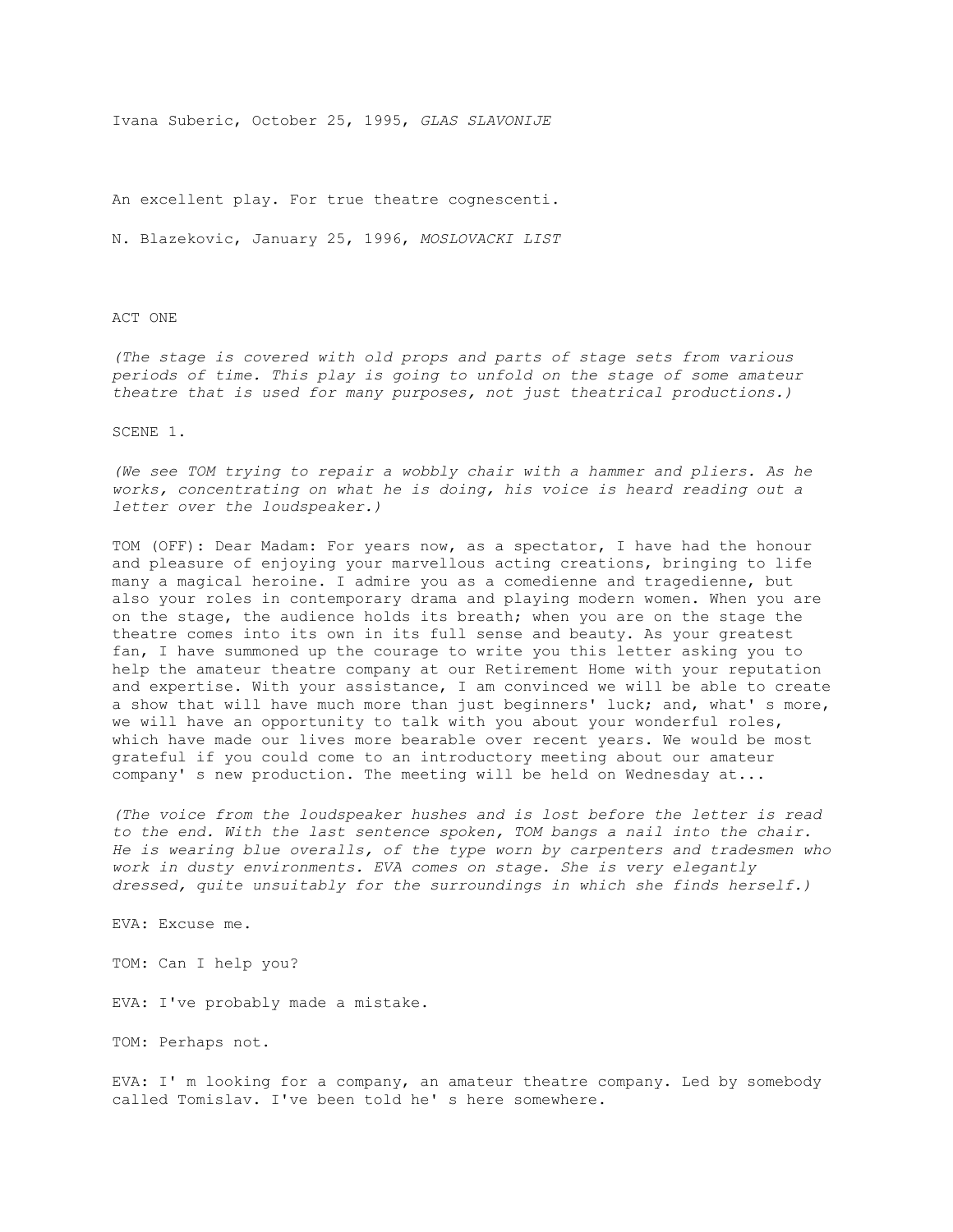*(TOM puts down the hammer, wipes his hands, approaches EVA and offers his hand.)*

TOM: Tom. Call me Tom. I' m glad you have come.

*(EVA shakes hands with him.)*

EVA: So am I.

*(Silence ensues. They look at each other. TOM sizes her up as though he is seeing her for the first time in his life.)*

TOM: You' re different like this, in real life, than you are on the stage, acting, in all that glare with the footlights on.

EVA: Well, this is a kind of stage too.

TOM: Yes, but an amateur one. And I'm not in the audience. The whole impression is totally different.

EVA: Where are the others?

TOM: What others?

EVA: The members of your amateur company.

TOM: Ah, yes. You see... perhaps it' s better now at our first meeting... that we are alone. And then, depending on what we decide to do... I'll arrange that the others come. That' s if they are needed, of course.

EVA: What do you mean: if they are needed?

TOM: Look, there are plays with many characters and there are others with only a couple. It all depends on the play how many actors are needed, doesn't  $i+2$ 

EVA: Yes, but...

TOM: This is where I' m hoping for your help... your advice. I have my own ideas, of course, but you might not think much of them. But we should not be discussing business at our first meeting. Won' t you take a seat.

EVA: Thank you.

TOM: We have a bottle of fruit brandy here. Would you like some?

*(TOM takes a bottle from an antique wardrobe.)*

EVA: Thank you. I'd rather not.

TOM: As you like, of course.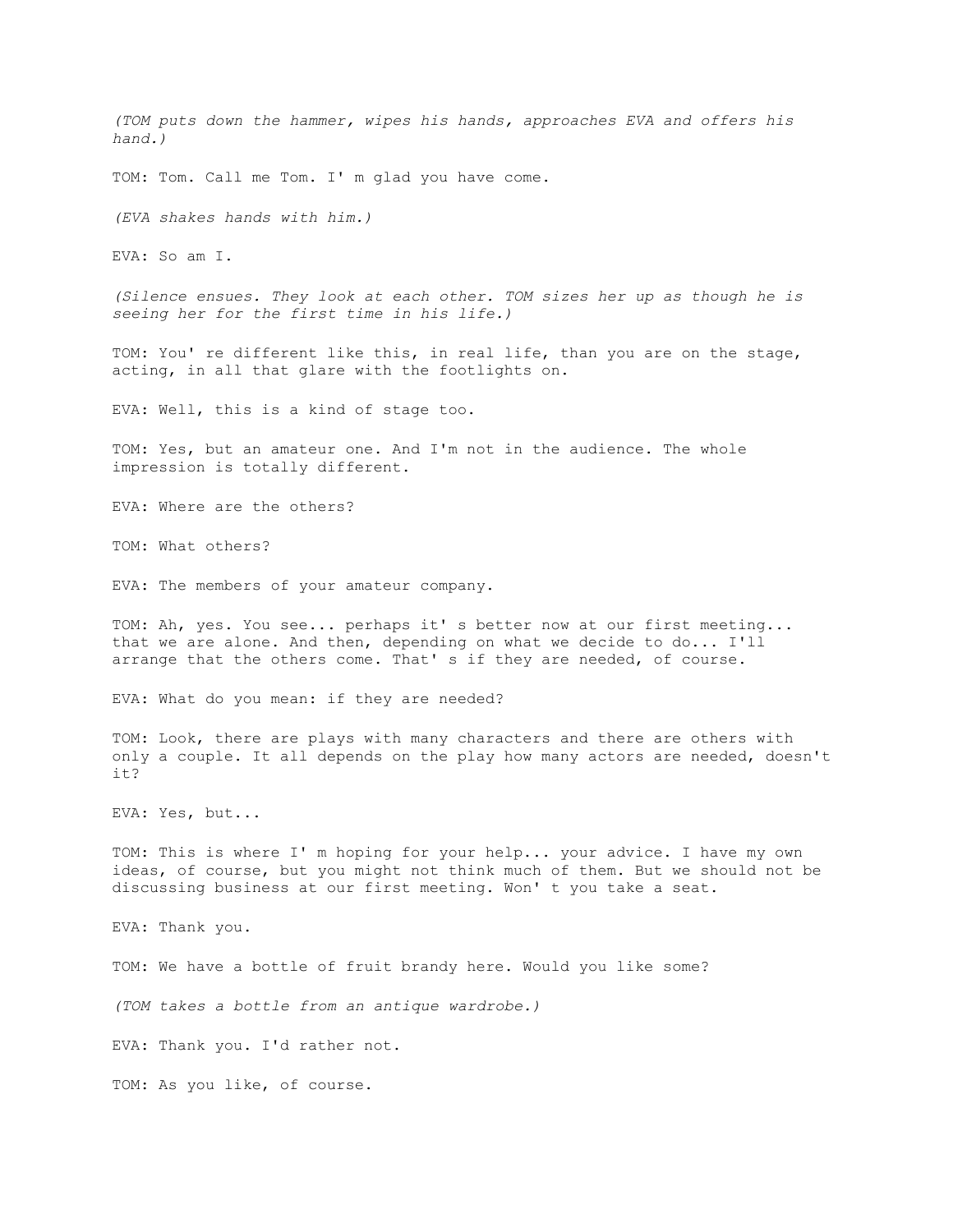*(Silence)*

TOM: I am so pleased that you have come. A great Croatian actress and all that... and yet you have found time for our acting company, for us amateurs. Otherwise, professionals despise amateurs, don' t they?

EVA: Well, it' s...

TOM: ... it' s quite normal and understandable.

EVA: Yes, it does make sense.

TOM: But the reverse holds too. Amateurs despise professionals.

EVA: I' m not so sure about that...

TOM: But I am. And that makes sense too. Doesn't it?

EVA: Well now, I don' t see why it should.

TOM: I despise both.

EVA: Both?

TOM: If they are not the real thing, if they are not sincere. Do you get my point? You either have a God-given talent, or you don' t. That' s the way I look at it. Do you agree?

EVA: Yes, yes I do.

*(Silence)*

TOM: An amateur can be an actor too. If he has any talent, of course. And experience. You see, for the last forty years I have been acting just for my own satisfaction. It' s not the same as with you pros, but still - I have sixty roles behind me, if you know what I' m saying. In our business, experience is very important. Experience and training.

EVA: And talent.

TOM: Of course - I' m not even interested in those without talent.

*(Silence.)*

TOM: What about having that drink now?

EVA: I stay away from alcohol.

TOM: Really?! And I thought that all great artists were masochists and liked to destroy themselves bit by bit.

EVA: What made you think that?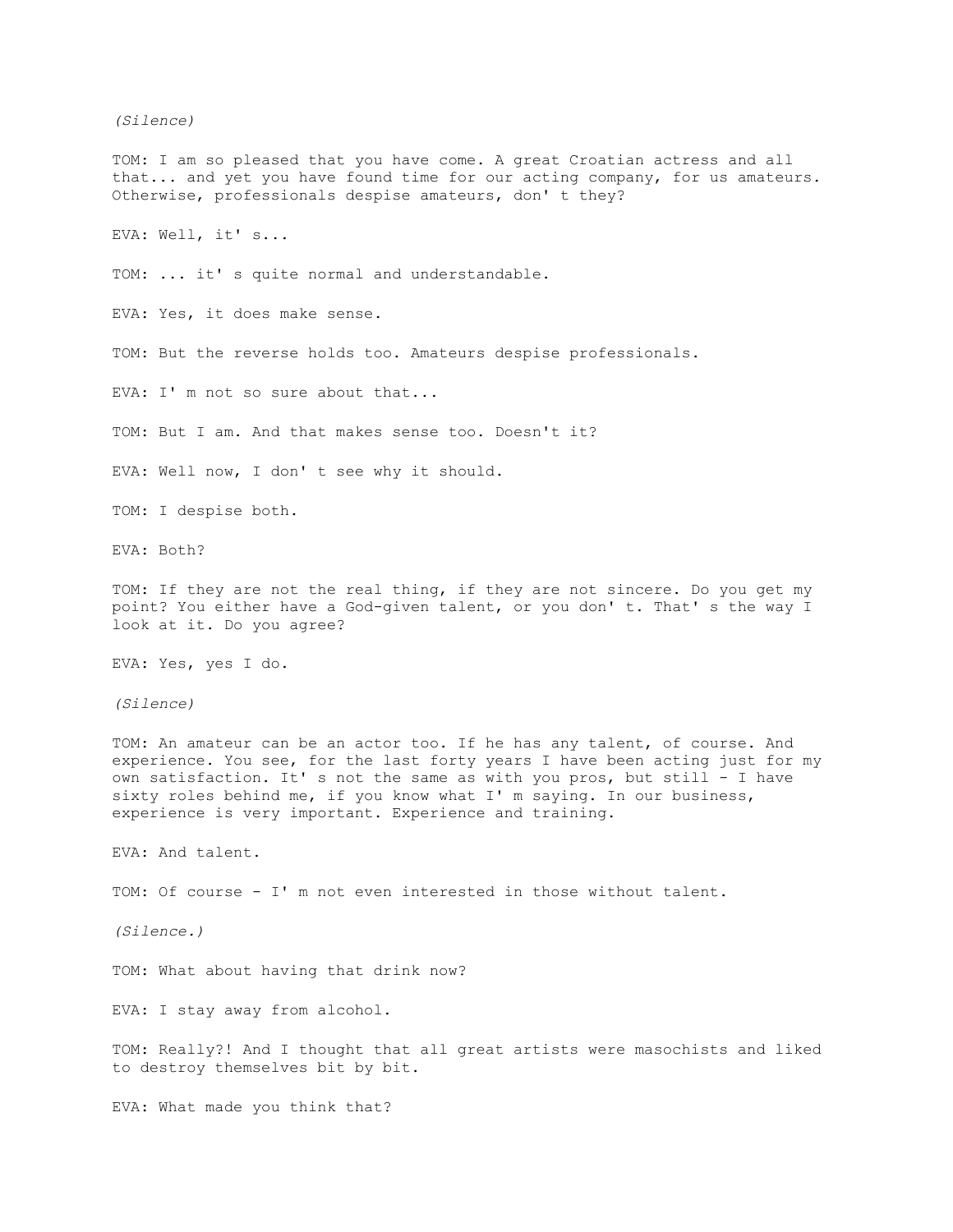TOM: It' s simple - a person who is creative, who brings other characters to life, who is constructive every day, has to be destructive, too, from time to time... just for the sake of balance. We hold within ourselves all life' s conditions, all the qualities and all the contrasts. Those who do the most good works often do the most evil. Those who love the most - hate the most. Just for the sake of balance. Creative people are the most destructive. Do you agree?

EVA: Yes, partly. It' s true - after some really hard work, after you are drained emotionally, you are very often capable of... all right then, you can pour me some.

*(TOM pours a glass for EVA and then for himself.)*

TOM: Here' s to your good health, and to our work together.

EVA: Cheers.

*(TOM drains his glass while EVA sips her drink.)*

EVA: Strong stuff.

TOM: Slavonian plum brandy... put through the still twice.

*(They look into each other' s eyes. The silence lasts.)*

EVA: Tell me. What did you have in mind? What are you expecting from me? Just advice, or perhaps that I direct for you or...

TOM: You would like a concrete discussion right off, but I was thinking that we should get acquainted first. Actors like to know their partner before they decide to work with them. Isn't that right?

EVA: Yes, but I...

TOM: You see... I know you well. Extremely well. I have seen you on stage, I know how you act. I know your potential and your limitations.

EVA: My limitations?

TOM: We all have certain limitations. Even John Gielgud. Bounded by our own restrictions, just like a painting by its frame. But limitation becomes quality when we make it conscious. That' s what I meant to say.

EVA: Oh, I see.

TOM: And now - it' s not hard for me to decide whether to work with you or not.

EVA: Well, it was you who sent me that charming letter.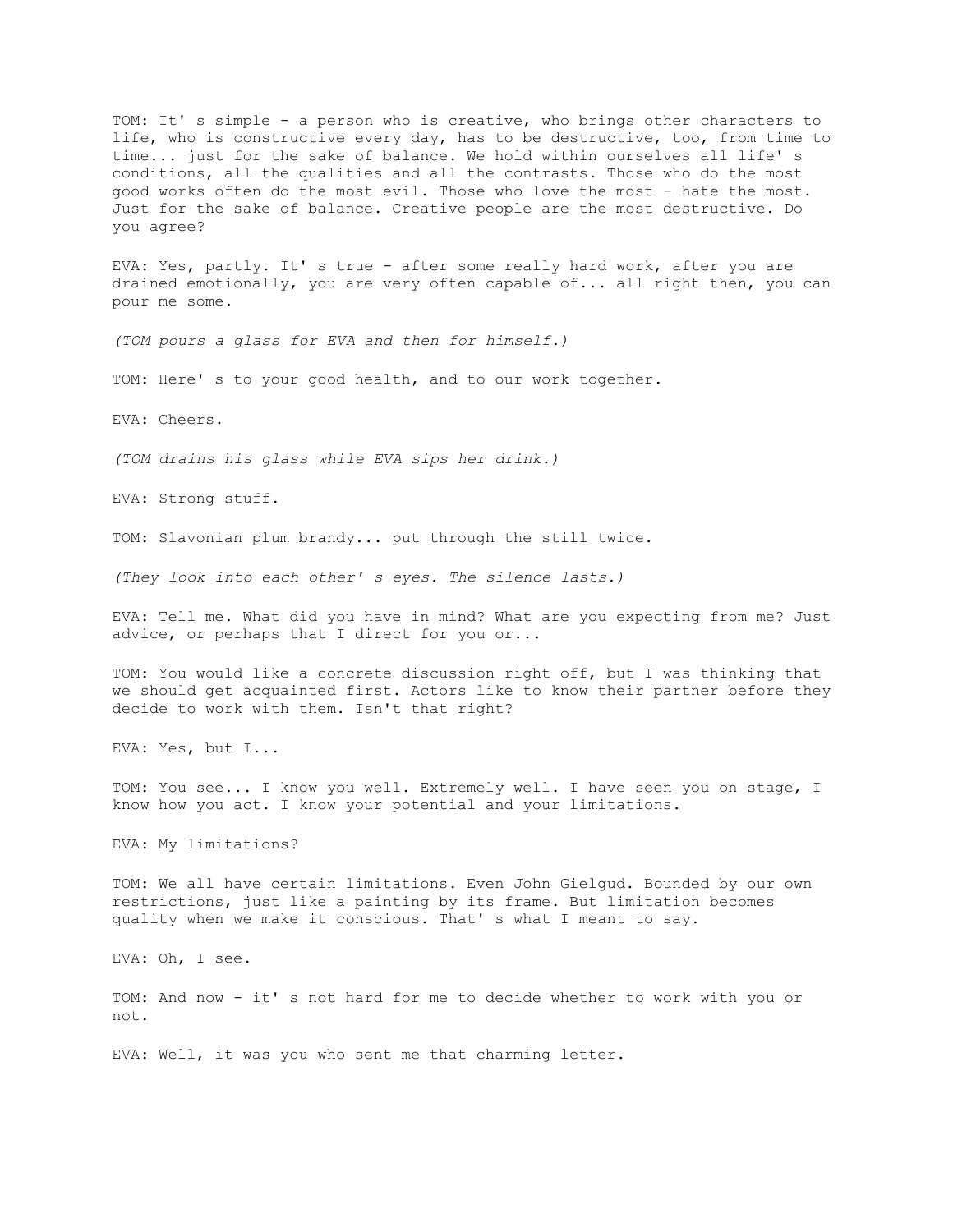TOM: True enough, that letter told you how much I admired your acting skills, and your talent and stage sense and interaction with your partner on stage. I really do know you very well, and we don' t have to waste any more words on that score. In any case, the whole country knows you; everyone knows you are the greatest Croatian actress of your generation - although the majority know you from your roles in films and on TV. But when I talk about acting and art, I' m always talking about the theatre. I think you understand me.

EVA: On the whole.

TOM: Television is crap, motion pictures are pseudo-art, theatre is what counts. Only theatre.

EVA: You can' t generalise like that.

TOM: Oh yes I can. They make one good movie that means something among hundreds of totally idiotic ones.

EVA: There you are. That one " good movie" you mention means that even you think films can be worthwhile.

TOM: They are shit mostly. Movie making attracts people with the lowest IQ s - looking for cheep fame and glory. The theatre is more modest, simpler - but much stronger because it lives off the body and soul of a living human being, the actor. The real theatre. I'll be completely frank with you: I know and respect you as an actress in the theatre, and that' s what interests me. And your forays into film and television - let' s just ignore them, forget all about them. I invited you to come because of the theatre, so let' s stick to that.

EVA: You started saying something about yourself and how I don' t know you.

TOM: Exactly. You don' t know me. But for you to want to work with me, for you to have faith in me as I have in you, you have to get to know what' s good and what' s bad about me. So I' m ready to stand before you now and deliver a soliloquy I've prepared. Then you'll be able to judge if I am a real actor or just a hopeful ham.

EVA: You would be willing to do that? Do a soliloquy in front of me just as if you were doing it at the Academy entrance exam?

TOM: Exactly. Just for you, I'll go through it all again.

EVA: But all I wanted to know was what you expected from me in this amateur company of your. What help you need from me.

TOM: Easy now. We'll come to that. But only after you see me acting. You can only talk serious business after you know with whom you are dealing. Isn't that so?

EVA: Well yes, it is. But I don' t insist that you try out for me here.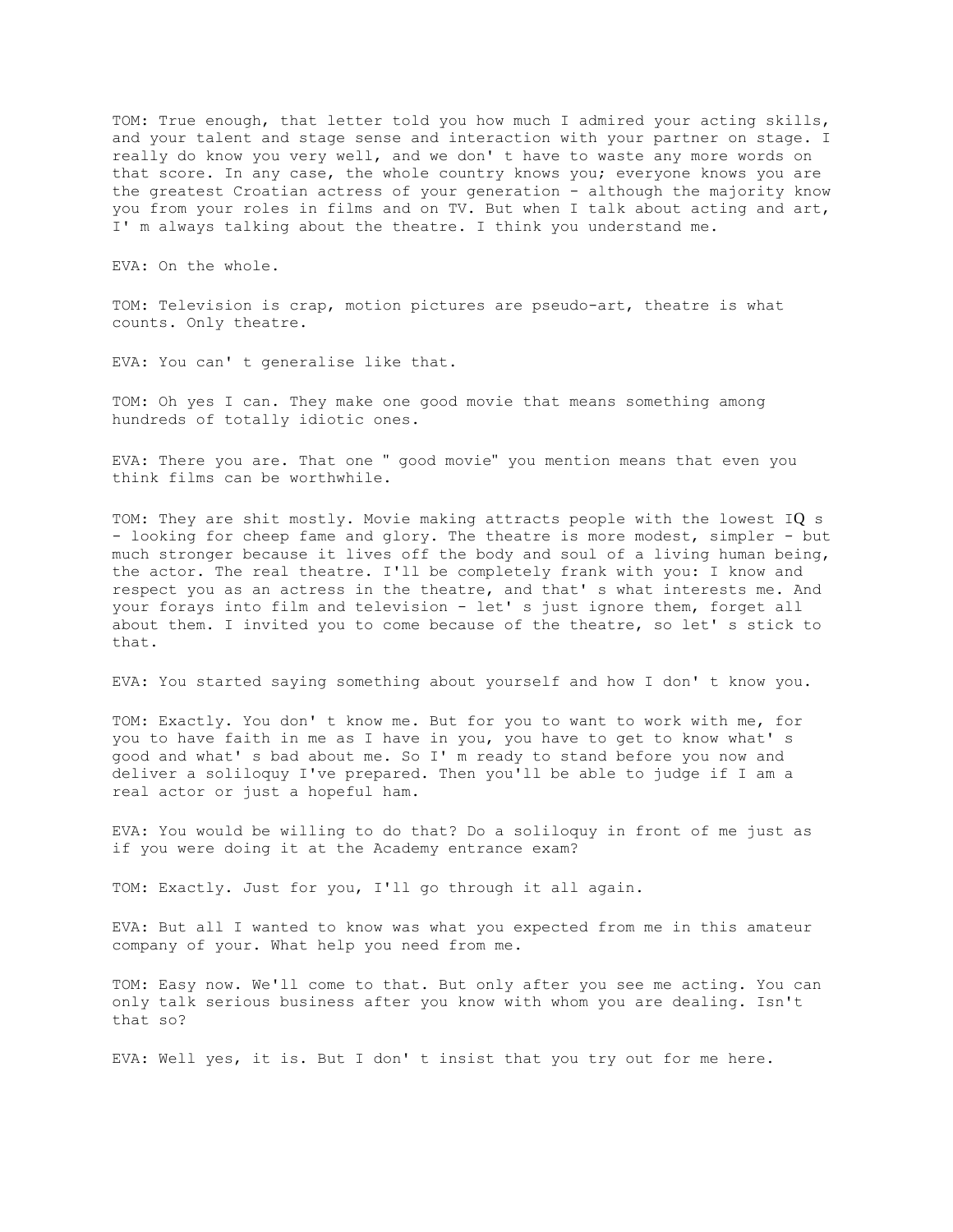TOM: No, but I do. I want you to know what sort of actor you are dealing with, I want you to see that the sixty-two roles I played in the theatre were not for nothing.

EVA: What play is the soliloquy from?

TOM: It' s a great play. It' s called " The Actors Depart" .

EVA: Who wrote it?

TOM: You' ll find out. And now - you could sit here.

*(EVA sits down. The lights change and the entire stage is in darkness except for one spotlight on TOM).*

TOM: When an actor is dying, it' s not just one person dying; it's the death of the shades of the many false bodies through which we give ourselves so unselfishly. Without even knowing it, our audience dies with us. Even memories of us die, because reminiscences about the dead are never sincere, never sincere and critical enough. Reminiscences about the dead are tearful and false, full of our own weaknesses and fear of our own deaths. When an actor is dying, every future role he could have played dies with him, and even those spotlights that were never lit fail to light at opening nights that never take place. When an actor is dying, hundreds of characters die with him and life is shown to be a poor play in which the denouement and the ending are badly written. When we cry about an actor' s death, we don' t cry merely for him, but for all the days and all the performances that we lived through with him in the theatre. When the actor dies, the members of his audience die too, because his death is confirmation of the transitory nature of their own lives. But, worst of all is when the actor dies before he has had the chance to play the part of his life - the part in which he could give his all, with an ideal cast, a superb text and unobtrusive direction. A role in which he feels he has shown all his knowledge, qualities and skills finding the right measure for every word and every gesture. A role in which he accepts his body as it is, not trying to cheat his age. A role he did not act but simply lived. It's sad to die without having played such a part. But there, both you and I have lived our lives for the theatre and in the theatre. We were married for twenty years. We have played hundreds of parts. We have been showered with the praise and the glory we dreamt of as children. But neither of us has ever created that role of a lifetime. And that's simply because we never acted together. The two of us - such a distinguished acting couple - have never appeared on the stage together. And that' s the only reason we have never reached the very top. We both know it. And the sands of time are running out for us. We are nearing the autumn of our lives - and that' s why I am asking you: let' s do it while we still can, while our bodies still have the strength to reflect our souls. I' m not speaking to you as my ex-wife, but as the ideal stage partner. Without you on the stage, all I know about the craft is worthless. A great actor needs a great co-star. A boxing match is no good if one boxer is strong and wily and the other weak and inept. Don't turn me down. You need me as much as I need you. You can't just act on your own. You'll never reach the pinnacle without me either. Forget our divorce. Forget your husband and my wife and focus on the fact that the final curtain is not far off, and we still haven' t shown what we can do.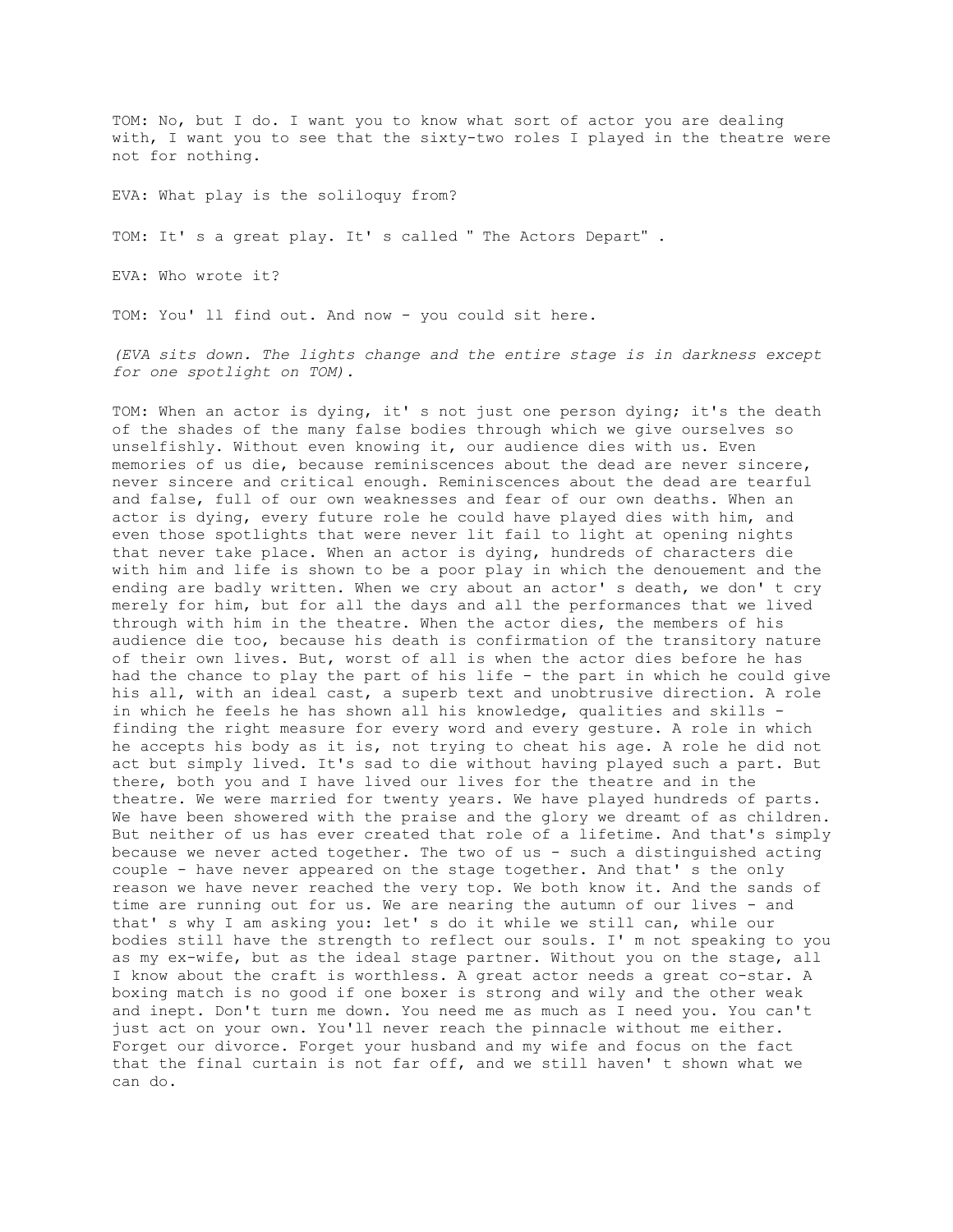*(The lights change.)* TOM: There you are - the entrance exam is over. Did I pass? EVA: You were great. Really great. So convincing. And it's a wonderful text. Who wrote the play? TOM: I did. EVA: You did?! You write too? TOM: Just this once. For the past year I have been looking for the right vehicle, something that expresses some of my feelings. I didn't find it so I sat down and wrote it myself. EVA: What did you say it's called? TOM: " The Actors Depart" . The two main characters are husband and wife, both actors. People of our age. They were divorced fifteen years before the play commences, have been married to other people in the meantime, and then... but it' s better that you read it yourself. EVA: That' s fine with me. But wait... you said that there were only two characters. TOM: That' s right. EVA: And who would play them. TOM: We would. EVA: We would? TOM: Yes - unless you would feel uncomfortable acting with an " amateur" . EVA: Not at all. You act very well, surprisingly convincingly, just as it should be. But who's the director? TOM: I am. EVA: You? TOM: Yes, me. EVA: I don' t like it when an actor acts and directs. It's a bit like masturbation. TOM: I don' t know much about masturbation, but I do know that this will be a great show. Unless... EVA: ... unless I am uncomfortable playing with an amateur.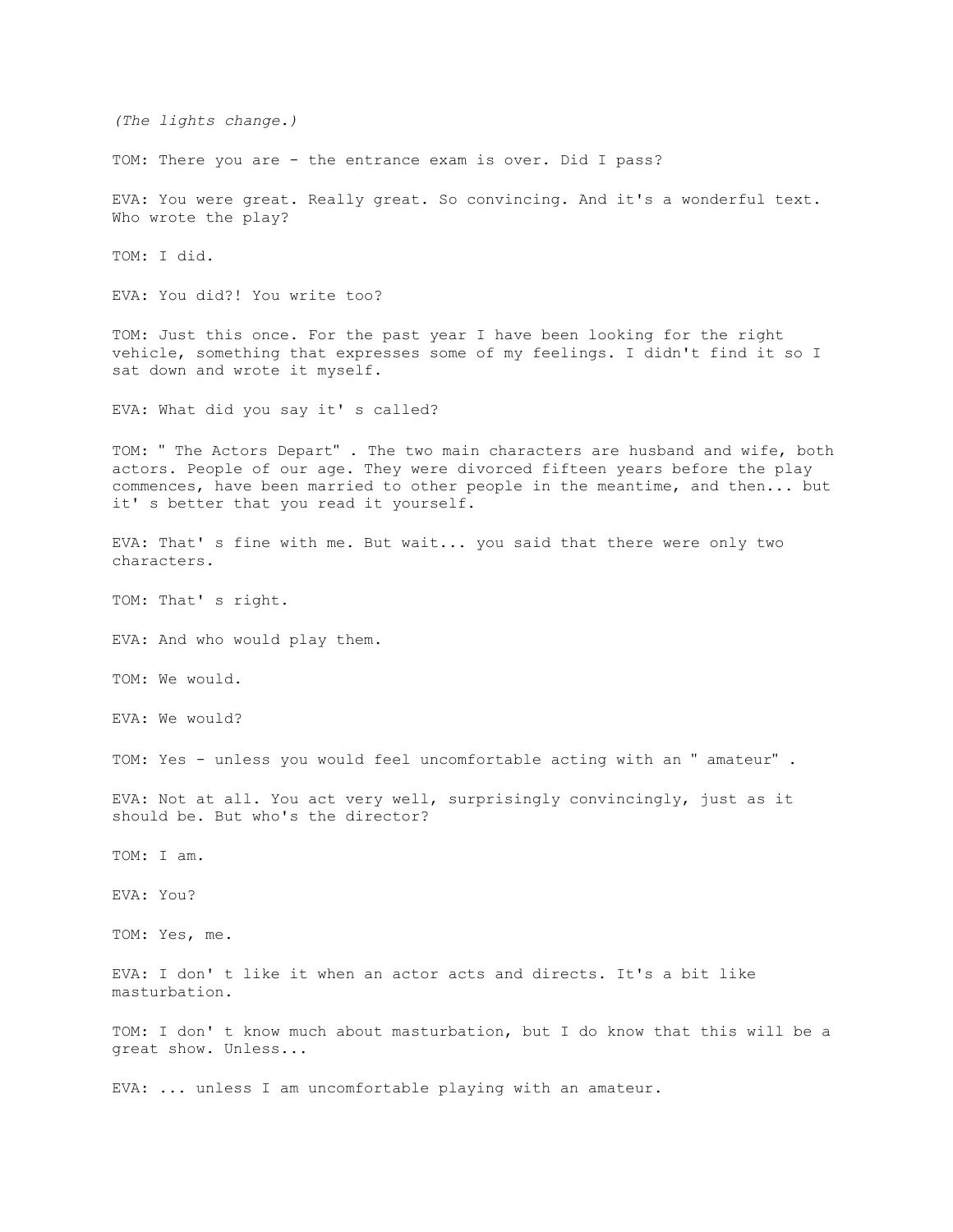TOM: You see, we are on the same wavelength. You even read my mind. But you do not have to decide today, take the script and read it. If you like it, I am sure you won't turn down the part. In any case, what have you got to lose?

EVA: What do you mean by that?

TOM: You' re not in anything at the moment. The *Gavella* Theatre is being renovated, and none of the others seem to have anything for you.

EVA: I see you are very well informed.

TOM: A good director has to know everything about the actors he wants to engage.

EVA: All right. I'll read your play, even though I am not too keen on actors being the main characters. That' s not very original. I have read hundreds of plays with that theme.

TOM: This one is different.

EVA: In what way?

TOM: In the way it is written. It's well written because an actor wrote it.

EVA: I don' t like it when writers are actors.

TOM: But you loved playing Shakespeare, didn't you?

EVA: Yes I did. Every moment of it.

TOM: He was an actor. As so was Moliere.

EVA: Chekhov wasn' t.

TOM: But his wife was an actress.

EVA: It' s not an experience that' s transmitted in bed.

TOM: Ah, but it is. It is.

SCENE 2.

EVA: Too much has happened between us. Too much that was ugly.

TOM: But lots that was nice.

EVA: That' s true - but much less. I' m sorry, but I can't... I don't want to work with you...

TOM: You don't want to?

EVA: I can't.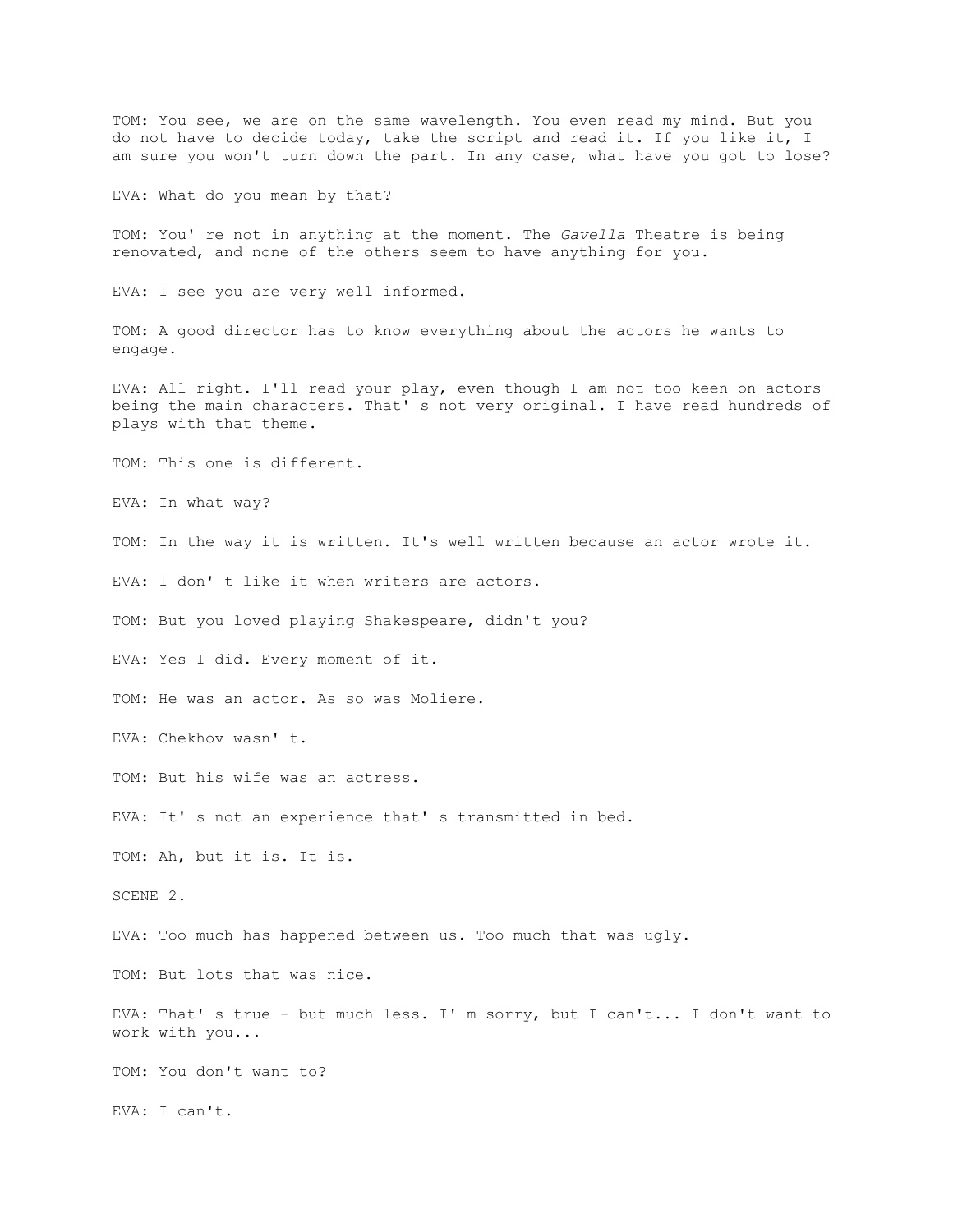TOM: You could, if you wanted to. I know you want this role even more than I do. For the last few years you haven't had many offers. I have been more fortunate.

EVA: I have always been envious of you, you male actors. Five times more roles are written for men than for women. I have always despised playwrights because they don't write roles for women, or when they do they don' t know how.

TOM: That' s why you must not turn down this play. Both roles are wonderful, rich and deep.

EVA: Even so, don' t you realise how perverse it would be for the two of us to act together after all we've gone through. What would your wife say, and what about my husband?

TOM: They'll be angry, they'll object.

EVA: You see - I am right.

TOM: No, you are not. You won' t let me explain. This is our last chance to show what we can do. Don' t forget that we are both sixty.

EVA: And don' t you forget that we were married for twenty years, and that I don' t want to bring to life those memories that have been laid to rest for all time.

TOM: I am not asking you to do that. I' m asking for your co-operation professionally, and nothing more. When we were married, you used to say that you didn't want us to act together because we were married, and that everybody would think we were acting out our private life. And then when we divorced, you didn't want to act with me because we were not married any more.

EVA: I didn' t want to because of my new husband, I didn't want to hurt his feelings, and I still don' t.

TOM. All right, hold it there. Listen to that line: " I didn't want to because of my new husband." The key word is " husband" . Emphasise it. For her, the husband is the rationale. He' s the third player in the game, always present but never actually there. You must not mention him just by the way. He' s the greatest obstacle. It's the greatest obstacle. It's because of him that she finds it hard so say yes to the actor

EVA: OK.

TOM: Just one more thing: your silences are not meaningful enough.

EVA: We have only been rehearsing for three weeks and you...

TOM: Yes, but we have worked on this scene at least fifty times.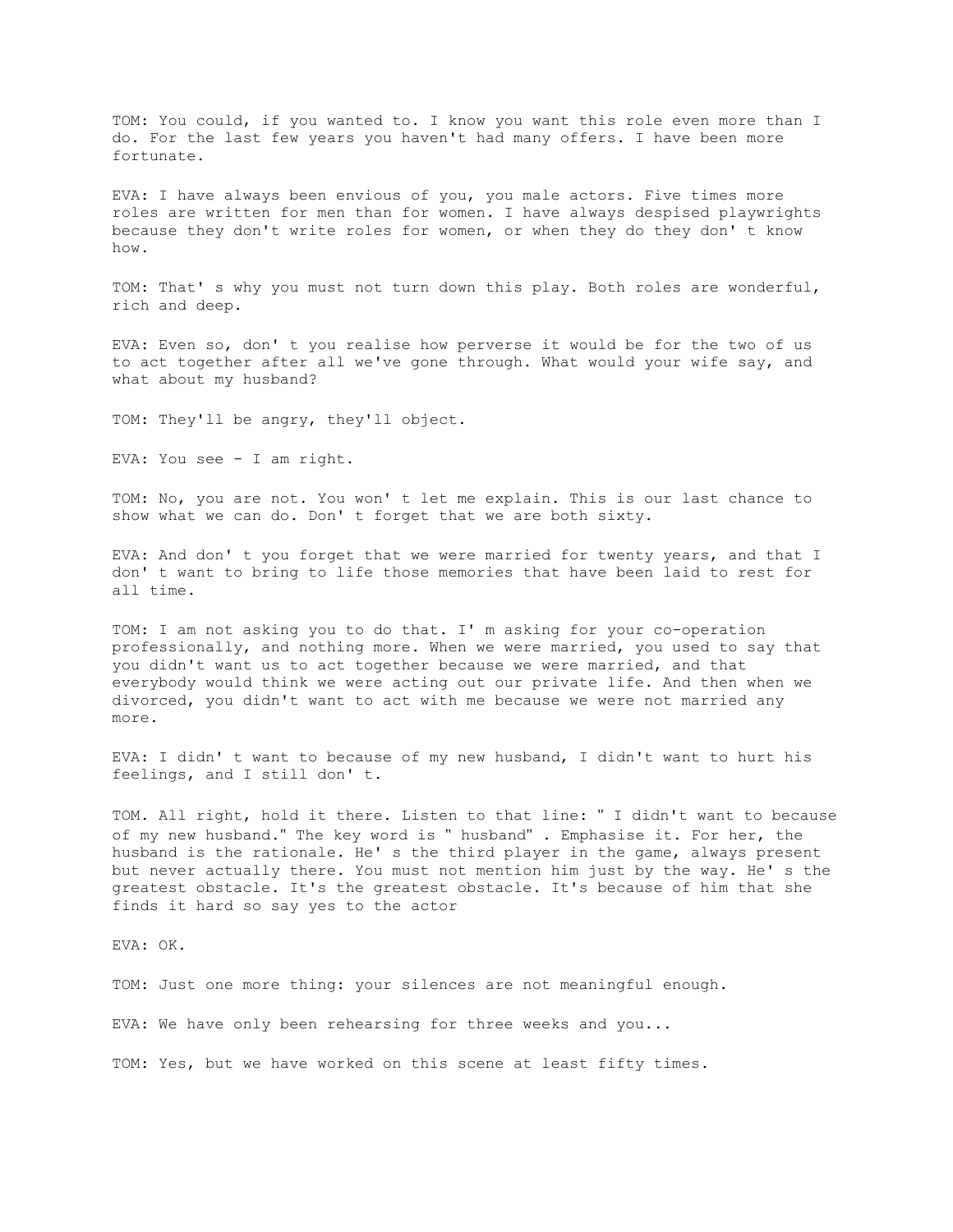EVA: And I find it stupid that we keep on at that one scene instead of bringing the whole play to life.

TOM: This is the key scene in which we have to establish their relationship. If we do this scene well, everything else will go right, as night follows day. If we manage to explain to ourselves in this scene who our characters are, after that we only have to lend them our bodies and our voices. Nothing more. If you know what your actress is thinking and feeling, the audience will know too. If you understand the character you are embodying, the audience will understand your role in the right way.

EVA: That' s all very well, but I still don' t know what' s wrong with my silences.

TOM: Do you know what real acting is to me? It' s when you' re standing on the stage, motionless, no lines to speak, and the audience cannot take its eyes off you. But silence has to be prepared carefully, the tension has to be achieved through your concentration on your partner, that mental focus on what your character would be going through in such a situation. The silence has to be in its actual context, the tension has to permeate both partners. Even some mediocre actors know how to chatter, how to skilfully utter sentences that don' t mean much. Hamlet' s soliloquy can be played by any beginner, but Hamlet' s silence can be interpreted only by the top professionals. I often quote that great saying: " You show me your stage silence and I'll tell you what sort of actor you are."

*(Silence.)*

EVA: Who said that?

TOM: I did. I first said it in 1967. As time goes by, I' m more and more convinced I was right. And now - let' s try that scene again.

EVA: Where from?

TOM: From the beginning.

*(The light change.)*

EVA: Too much has happened between us. Too much that was ugly.

TOM: But lots that was nice.

EVA: That's true, but much less. I'm sorry but I can't... I don't want to work with you...

TOM: You don' t want to?

EVA: I can' t.

SCENE 3.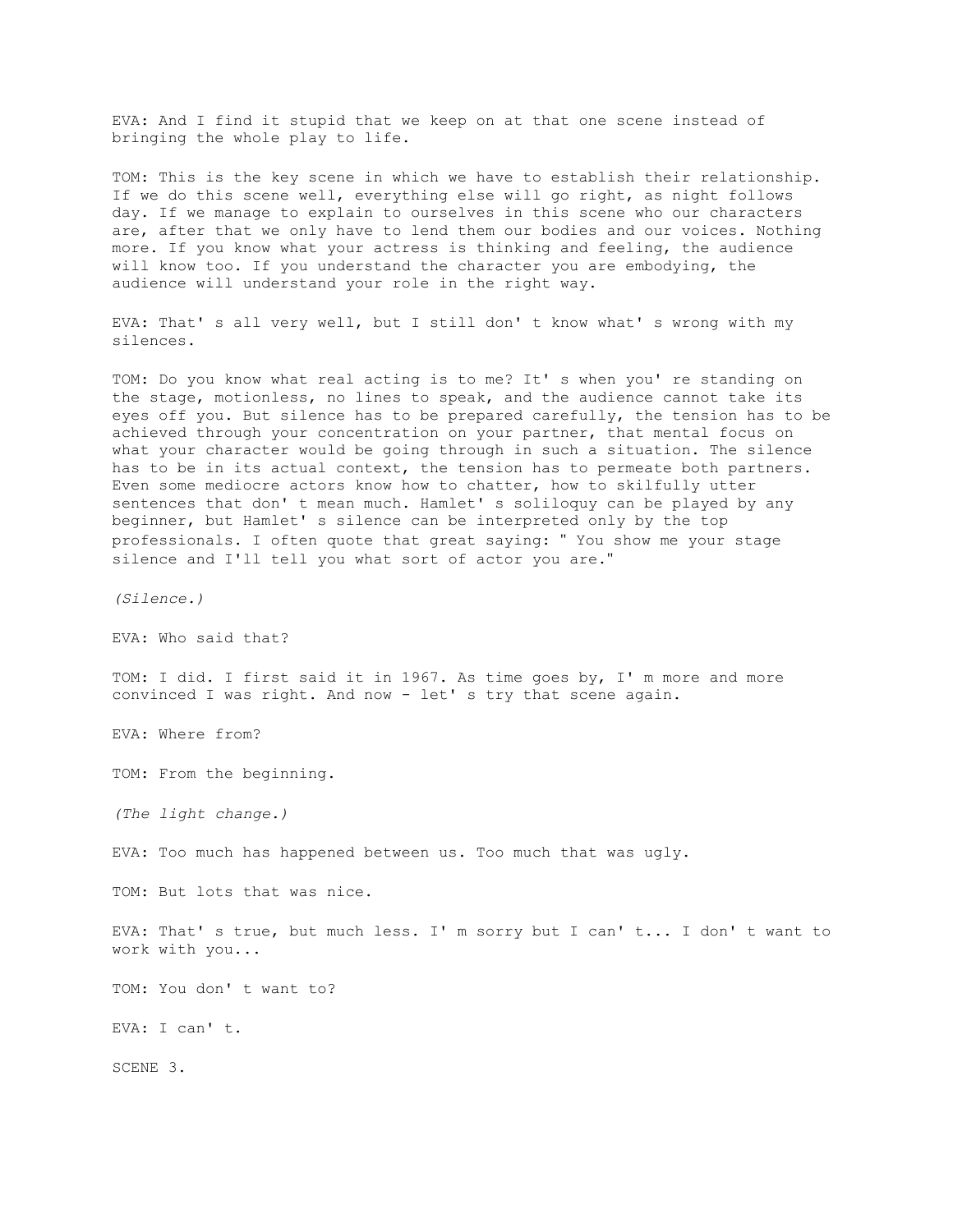*(TOM is alone on the stage. He is walking up and down in agitation. He stops for a moment at the antique wardrobe, pulls out the bottle of fruit brandy, pours himself some and downs it. EVA comes in.)* EVA: I' m sorry, but the trams were packed and I... TOM: You are late! EVA: I was just unlucky, there was some sort of traffic jam at Kvatrich... TOM: You are late! EVA: I' m so sorry, but... TOM: You are an hour late. EVA: Really? TOM: Yes, exactly an hour. EVA: I' m sorry, it wasn' t intentional. TOM: It wasn' t by chance either. EVA: What' s that supposed to mean? TOM: You have been late eight times this last month. That is unprofessional, impolite, and immoral. You are destroying my concentration. How do you think I can act after waiting for you for a whole hour? Let me tell you that I have never been late, never. I can' t stand actors who are late for rehearsal, I

EVA: What' s the meaning of this? I am doing you a favour by even consenting to work with you, and you have the temerity to insult me...

despise them. In any case, remember what Stanislavski said about actors who

TOM: My apologies, but I am doing you a bigger favour than you are doing me.

EVA: You' re doing me a favour. Nonsense!

are late for rehearsal.

TOM: Ah, no. It' s not nonsense at all. Don' t think I don' t know that it' s been four years since you played in the theatre. Since then - nothing. You think I don' t know that every time the phone rings you say to yourself " that might be the theatre" , and when you hear the neighbour' s voice you are disappointed and sadder that you were before it rang. I' m doing you the favour, because I' m making it possible for you to do the work you love. And what do you do in return? After " resting" for four years, you start working, and are late from the very beginning. All you professionals are the same. Croatian actors think that the theatre should serve them, and not the other way round.

EVA: You are presumptuous and insolent.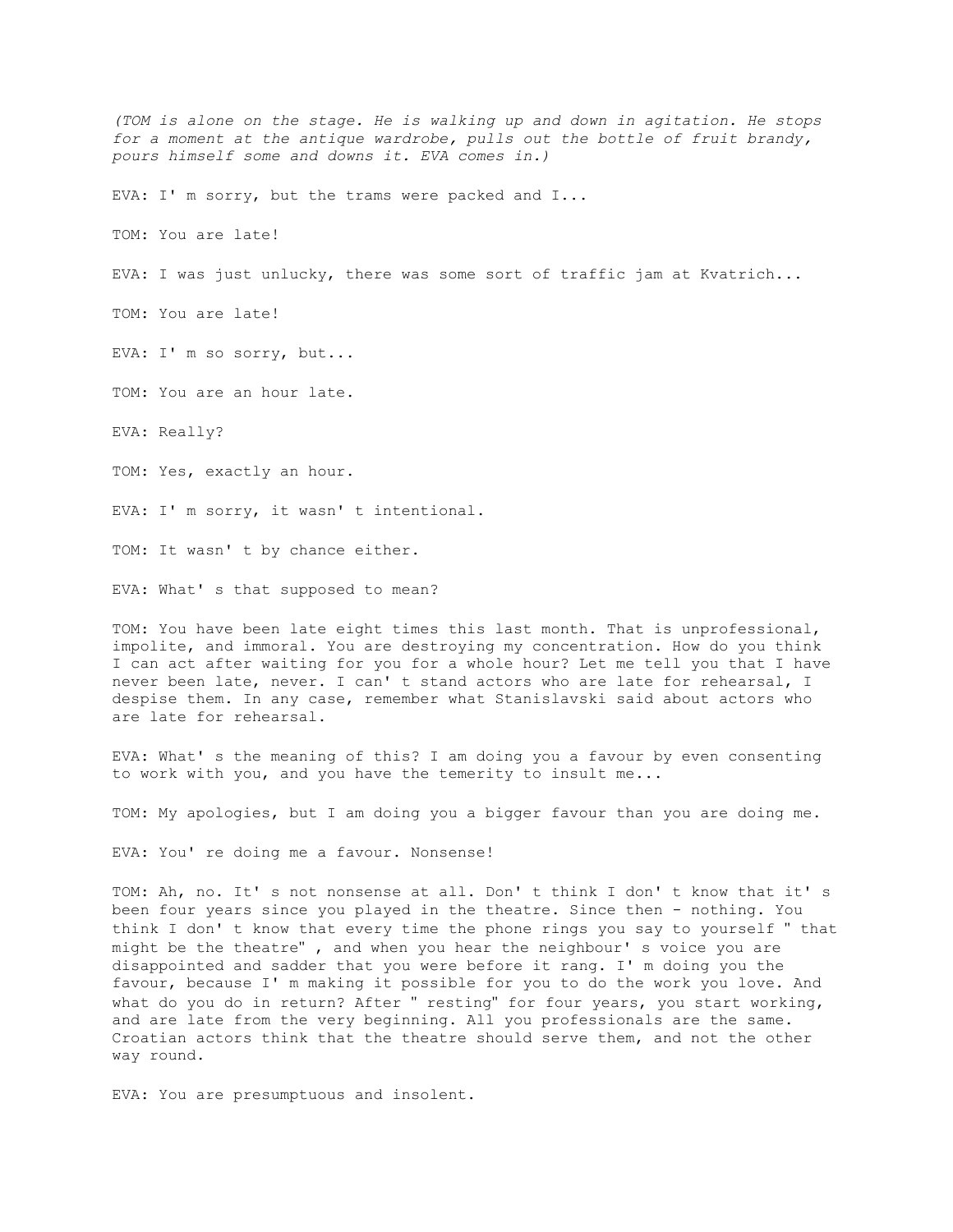TOM: No-one is more insolent than an actor who is always late.

EVA: If you don' t stop behaving like this, I will pull out of the play. You forget that I am a lady, and you are just a man.

TOM: I apologise to the lady, but I despise the actress for reminding me that she is one. If you were a real professional you would not be stooping to such low female tactics.

EVA: You permit yourself too much.

TOM: No more than you.

EVA: I will not allow some frustrated actor to lecture me. No doubt you tried to pass the entrance exam at the Academy ten times at least, and failed each time. Now you are taking it out on me.

*(Silence.)*

TOM: Yes. I did take the entrance exam. Not ten times, but only once. And I did not fail - but was accepted. It was the same year you enrolled.

EVA: But... that' s impossible.

TOM: No, it' s not. Try to remember. In nineteen fifty-one when you were accepted as a student, the Academy enrolled Izet, Zido, Slip, Kohnitza, Sanda, Drach, Rogula... That was the Academy' s third class of students. You had two long plaits and a blue dress with a small brooch. While you were waiting to be called, you sat at the end of the corridor shaking like a withered autumn leaf waiting to fall. You wanted very much to be accepted, very much.

EVA: But how do you know that? I really did have a blue dress and I wore my mother' s brooch. Who told you all this?

TOM: I am trying to tell you. I passed the entrance exam that year too, but I wasn' t able to attend classes.

EVA: Oh, I remember now. When we came for our first lecture, the professors mentioned that one student had quit. Jakov Bratanich, our art history lecturer, was always telling us that he was the lucky one. That he had made a wiser decision that the rest of us.

TOM: That was me.

EVA: But why did you quit if you passed the entrance exam.

TOM: It' s a long story. Sad too. It' s not important. Forget it... We were talking about you being late so often.

EVA: Exactly - we were talking about my being late. You have to come to terms with that as quickly as possible.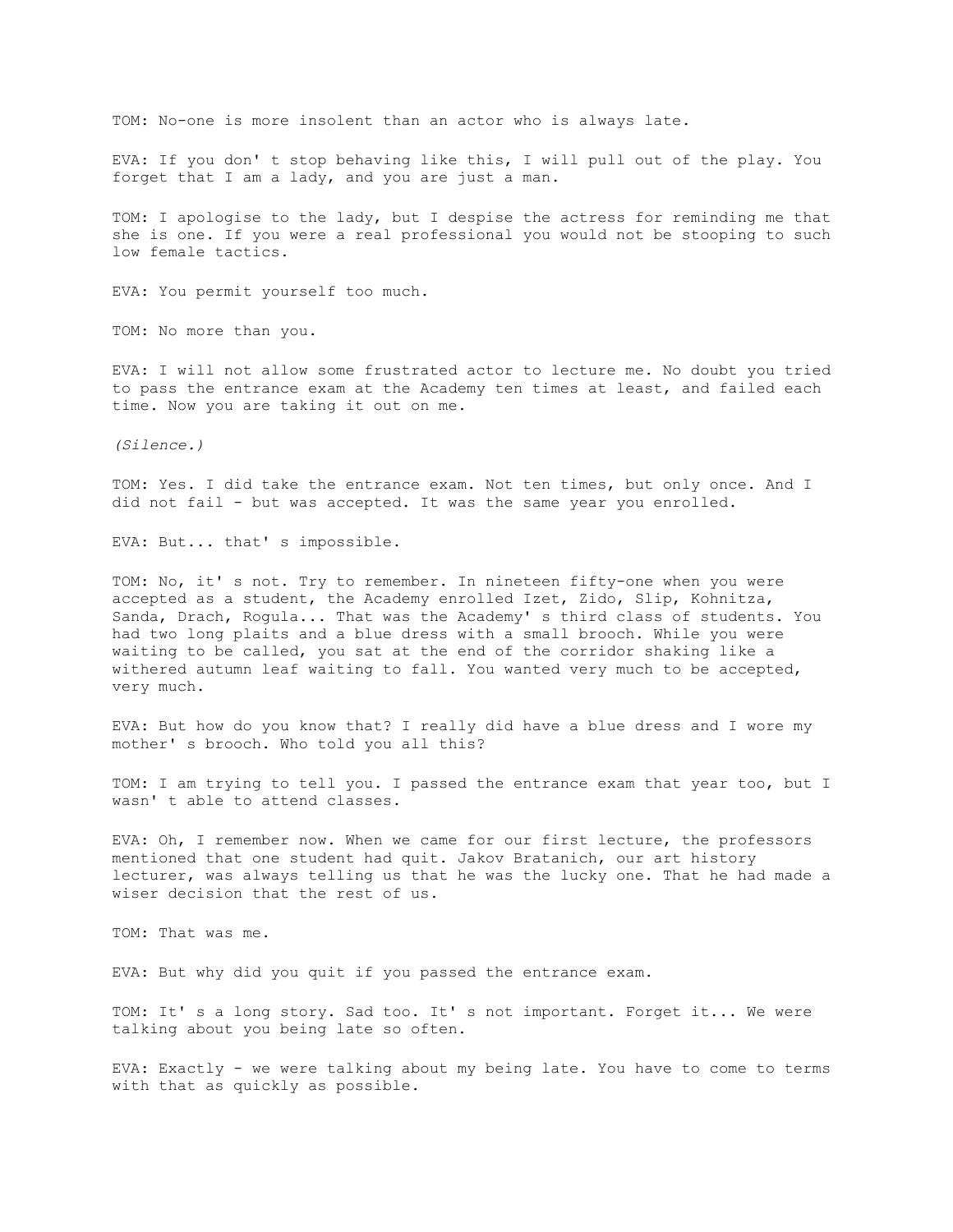TOM: But...

EVA: I have been late for rehearsals all my life and I will be late until my dying day. You just have to get used to it. All the directors in Croatia have.

TOM: But as far as I am concerned, an actor who is always late...

EVA: Tom - " What a queen can do, her subjects can' t" . I have always been forgiven for things that could not be overlooked in ordinary actors. Don' t forget that the theatre is founded on unwritten rules, and the word equality does not exist there.

Scene 4.

EVA: The theatre is a collection of deceptive memories, unproved gossip, minor intrigues and an insatiable desire for fame and glory. The theatre is the most disgusting institution ever created by god and there is no doubt that he peopled it with creatures who have no personality, no place under the sun. Theatre people want to cheat their own destiny and the laws of nature, they are often very limited and completely uninteresting, and this is the same theatre you idealise as a temple of the arts.

TOM: No, I don' t idealise that sort of theatre. I worship the theatre that your colleagues have never attained because they sold their souls for petty objectives.

EVA: And what are they?

TOM: Running after the money and popularity that comes from film and TV roles. Actors today want the eminence of university professors, they want to be as rich as merchants and as influential as politicians, and even more popular than champion sportsmen. And these are all motives of the wrong kind.

EVA: And what is the right kind of motive?

TOM: The stage, and only the stage. And the audience, of course. If an actor thinks that there is a greater pleasure in life than acting before a full house of people who watch his every move almost - then he should try his hand at something else, and not acting.

EVA: An actor is only human. He has his own needs and desires, too.

TOM: All the same - you could have done without those stupid partisan films that you played in during the Sixties. And those two television series. Just a waste of time. Utter rubbish.

EVA: All of us did the same thing. We wanted to try our skills in other media.

TOM: You wanted the money and the popularity. Those are not media for actors. It is only in the theatre that the actor can play god, feel like a king who rules himself and others by the way he feels.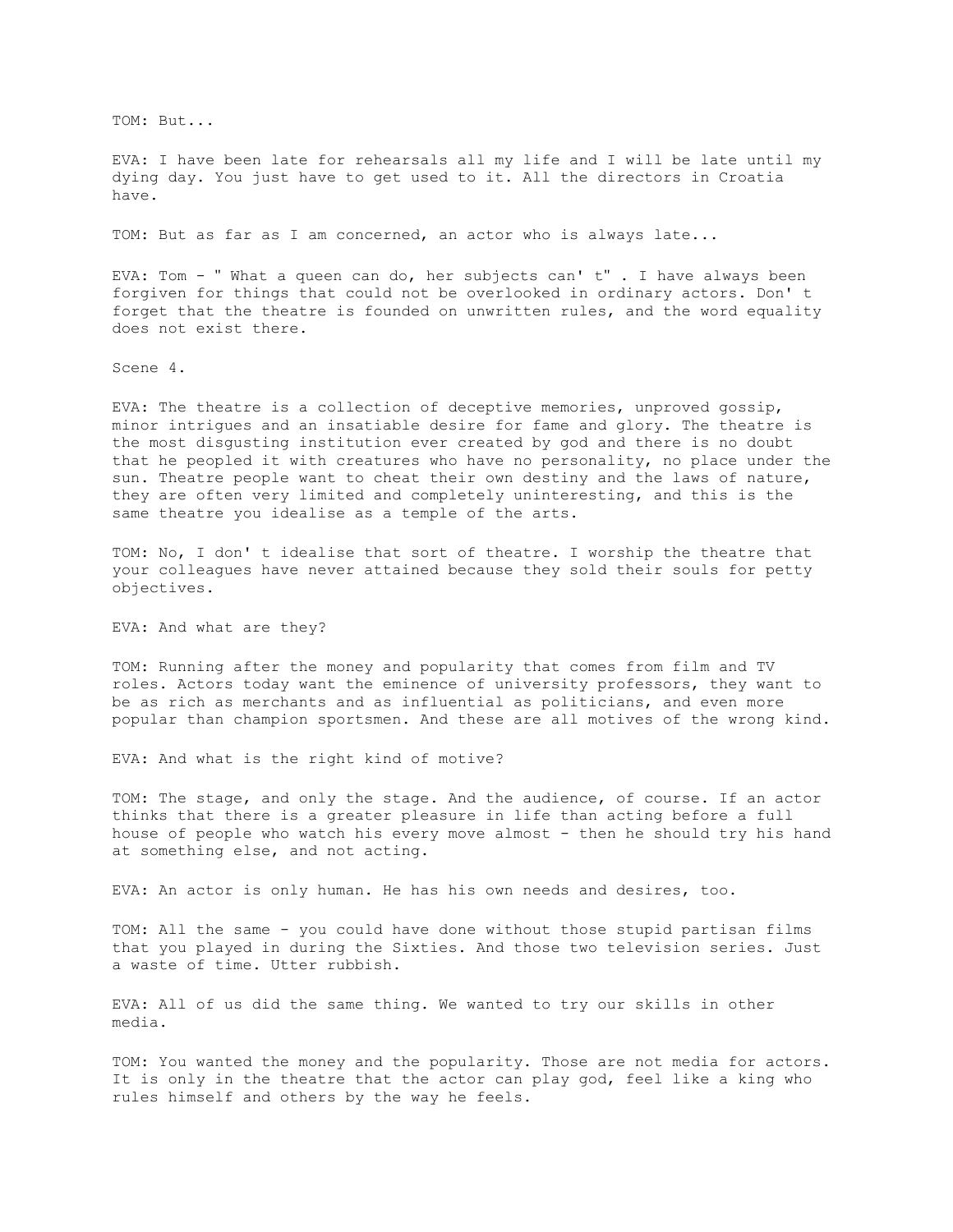EVA: I accepted that television role because I was going through a minor crisis. I wanted a change.

TOM: You should have sought the solution on the stage, and not on film sets.

EVA: I had my daughter to think of. I wanted to provide her with a good life. I had a husband who kept on about how he earned more money than I did. I wanted to prove the opposite, to be financially independent. It' s easy for you to idealise acting when you never had to live off it. In my first year at the Academy I, too, dreamed of pure art, ideal conditions, ideal partners. By my third year I had realised that this was a bloody and cold-hearted profession where you had to compromise and make mistakes.

TOM: But not so often perhaps.

EVA: It' s easy to be wise now.

TOM: That' s true. So it' s better for you to turn your back on the past and focus on what we are doing here now.

EVA: I agree.

*(Silence.)*

TOM: I would like to make a suggestion.

EVA: Go ahead.

TOM: I know you wanted to celebrate your fortieth anniversary of work on the stage last year, I know you mentioned it to the management and that they promised to find the right role for you - and forgot all about it in the end.

EVA: Well informed again.

TOM: There it is. All of Zagreb' s theatre world left you in the lurch - not even one director came forward from any of the other theatres where you could have performed. No one made it possible for you to celebrate with an anniversary performance and I was thinking... I was thinking that this could be declared a performance celebrating your forty years in the theatre.

EVA: This performance?

TOM: Yes, this one. I know the hall is not very big, but it' s no worse than the majority of theatres in Zagreb. In any case, if you can act in the foyer of the *Gavella* Theatre, why not at a Retirement Home.

EVA: Oh, Tom. It' s a wonderful idea! It will be a slap in the face to the Zagreb culture crowd. I can already imagine tomorrow' s headlines: " Great Actress Denied Anniversary Appearance" , " First Amateur Performance - After Forty Years as a Professional" . That will goad them. I can hardly wait. Leave the critics and the press to me.

TOM: You always liked a sensation.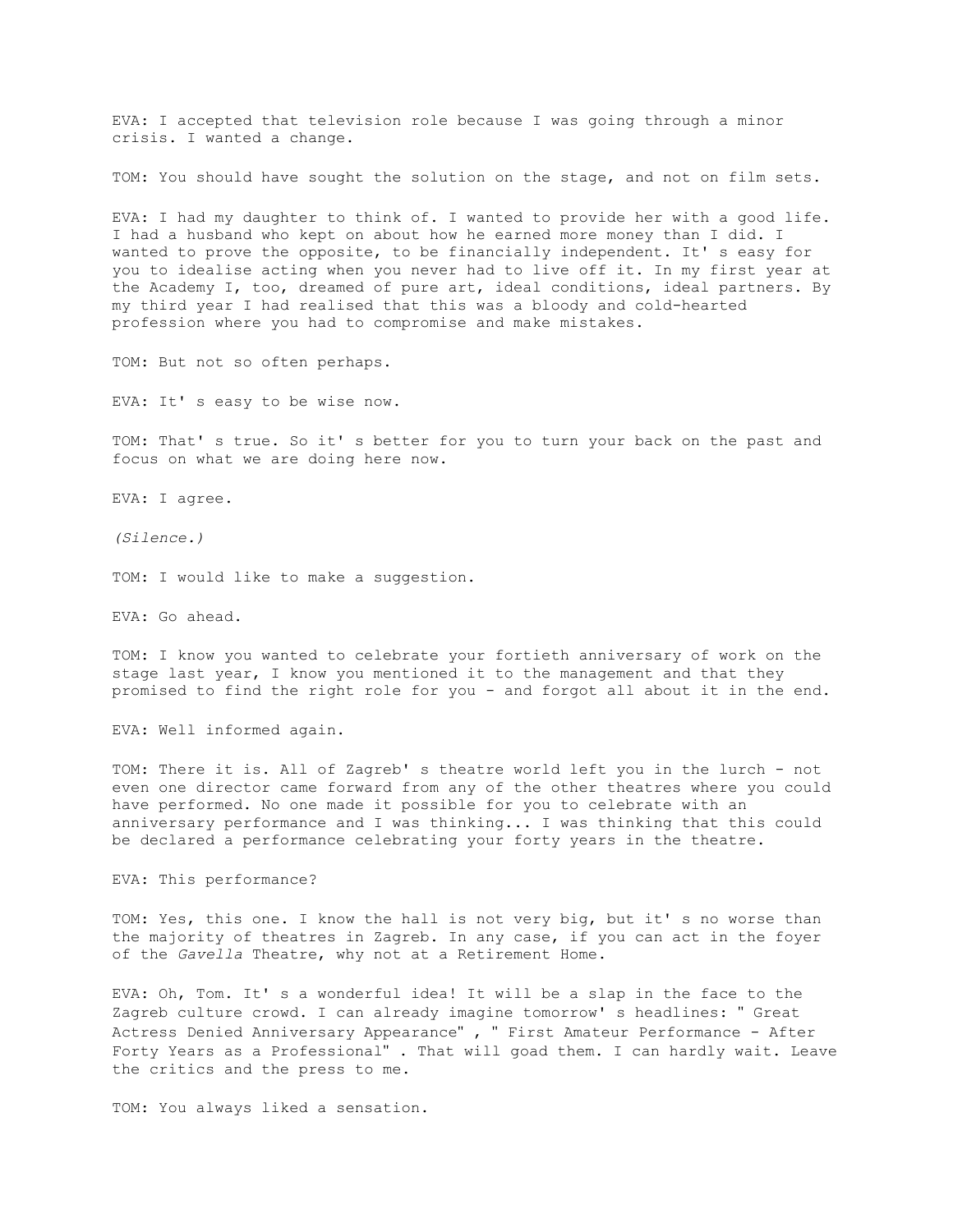EVA: It never does any harm in this profession. TOM: Eva... EVA: Yes... TOM: Do you have faith in our play? EVA: Of course I do. Did you doubt it? TOM: No - but you professionals are often prejudiced about the amateur theatre. EVA: Tom... TOM: Yes... EVA: Why didn' t you study acting? *(Silence.)* TOM: It' s a long story. EVA: All the same... I' m interested.

TOM: My father was a postman. He used to play a tenor tambouritza in the evenings with his musician friends in Slavonski Brod. I was the oldest child. When I was four, my mother had twins. They were wonderful kids. Three years later, a sister came into our lives. A pretty normal family - until January, 1946. Then the communists sentenced my father to be hanged.

EVA: But why?

TOM: Only because he had played his tambouritza for the wrong people during the war. I was fourteen at the time, and on that day I realised that childhood was over, and that whether my brothers and my sister survived depended on me. On the whole - my mother and I did the dirtiest jobs around, just to keep the family fed.

EVA: And acting?

TOM: In 1948, when I was sixteen, one of the Zagreb theatre companies gave a guest performance in Slavonski Brod. It was the first time in my life that I had ever seen a theatre performance. I fell in love with the theatre there and then, and wanted to be an actor myself. A year later I played a role in a skit with a Brod amateur group, and not long after, I had a role in a Maxim Gorki play. At that time, Russian socialist writers were still in. But, luckily, it wasn' t a bad play.

EVA: " At the Bottom" ?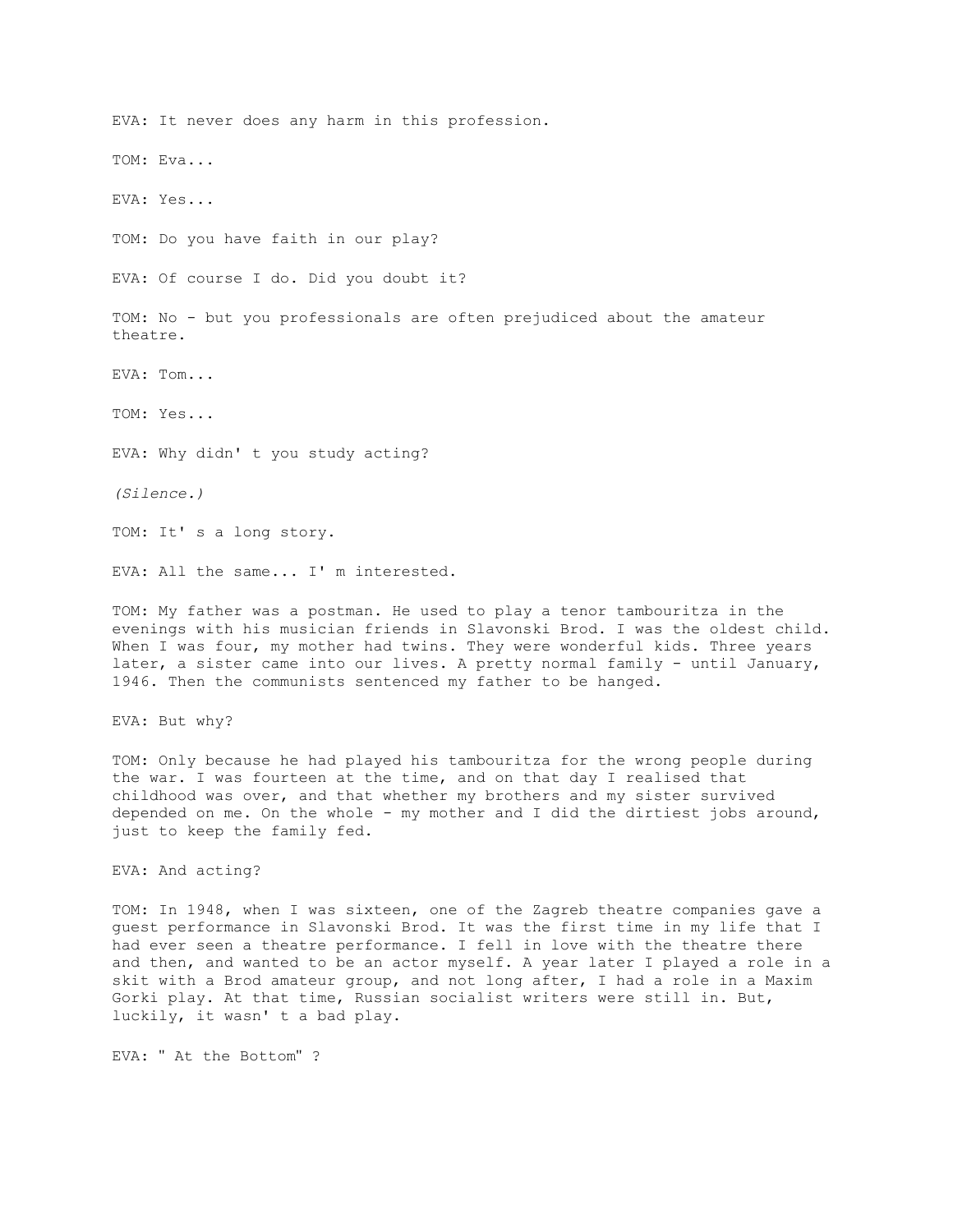TOM: No, " Children of the Sun" . So I decided to become a real actor. In the spring of fifty-two, I managed to persuade my mother to move the entire family to Zagreb. Mama had a job waiting for her in my uncle' s pub, and I managed to get a job as a labourer at the railway station. Because of my father' s c.v., I could not find decent employment. My documents were marked with the information that my father had been hanged as a traitor.

EVA: But that must have been the same year you passed the entrance exam.

TOM: That' s right. I passed the entrance exam for the acting courses, and two days later my mother died, suddenly, out of the blue. I had to make up my mind quickly. We had no money, and my sister and my brothers had only me to depend on. I knew I would have to put off my studies until better times, and that I would have to keep the whole family. During the day, I worked at the railway station, and at night I did the job my mother had done at the pub for the last few months before she died. It all went on like that for about five years. After finally, in fifty-seven, I went back to the Academy to try again, but they told me first-year students had to be under twenty-four years old, and I was twenty-five. And so: there was nothing for it but to dabble in amateur acting, as I had already been doing, and to go to the theatre to watch the professionals. I was terribly unhappy. I remember that in the fall of fifty-seven you had a leading role in Shaw' s " Mrs Warren' s Profession" , and you were great, fabulous. After that, you made your name with Begovich' s " Without a Third" .

EVA: And Chekhov' s " Sea gull" , too.

TOM: Yes. That was your best season ever. You opened the following season with your wedding, instead of first night.

EVA: That' s right. I married in the September of 1958.

TOM: To a doctor who didn' t like the theatre.

EVA: How do you know he didn' t like the theatre?

TOM: I presumed he didn' t.

*(Silence.)*

EVA: What about you? What happened to you?

TOM: A month after your wedding, I got a job at the City Library. I found it simple and easy, but it was far from what I had hoped for. But I could read hundreds of books every year, and speak with people who knew and appreciated good literature. Instead of talking with those railroad workers and the boozy costumers at my uncle' s pub, I now had a chance to talk to students of literature, to university professors and writers. On the face of it, I should have been satisfied and happy. But I was neither. I cursed my bad luck in living in a country in which you can' t get a part simply by auditioning for it and being the best, where only actors who have been to the Academy have any chance. But I didn' t grow to hate the theatre. In fact, I became an informed spectator and a hardworking amateur. If I told you I had seen all your performances, you probably wouldn' t believe me.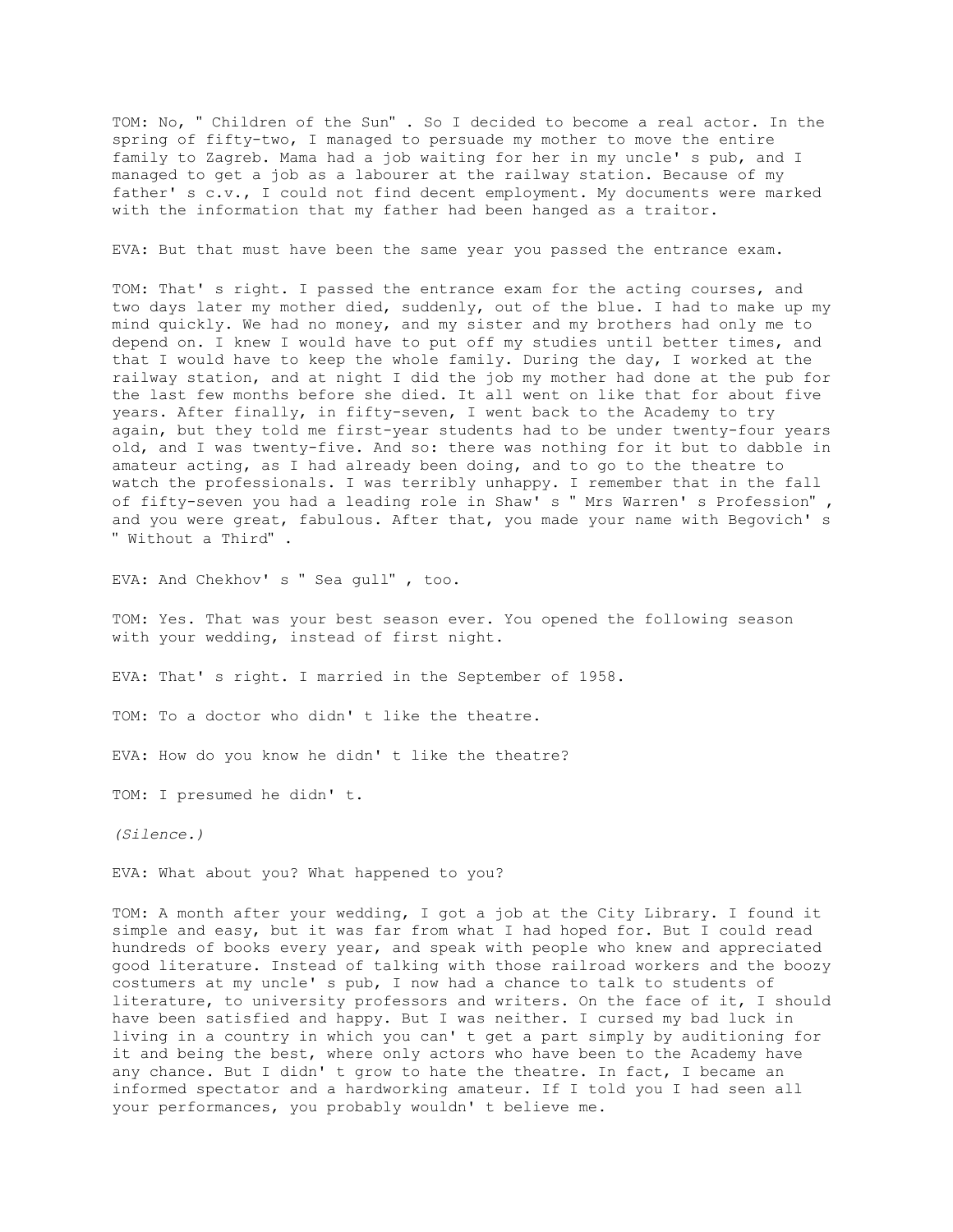EVA: No, I wouldn' t.

TOM: To date, you have had exactly eighty-four first nights.

EVA: But how do you know the exact number?

TOM: I told you, I have seen all your performances. And I kept a diary, a Spectator' s Diary, just for me. When you had your little girl in sixtythree, I was afraid you would not return to the theatre for some time. And sure enough: you didn' t act for two years. Luckily, your return to the stage was marvellous, absolutely brilliant. And once more you had the help of a great playwright, George Bernard Shaw.

EVA: " Pygmalion" was my favourite play. My favourite part.

TOM: I got married the day after the premiere, and my son Stephen was born a year later.

*(Silence.)*

EVA: Shall we continue with the rehearsal?

TOM: Yes.

EVA: Good.

TOM: Try to be natural, no pathos, you have to tell your ex-husband everything to his face, but you are aware that it is too late, that this argument will not have a victor and a vanquished, that both of you will be losers when the past is hashed over. I will defend the actor with the arguments of a person of reason; he' s a man, after all. As a woman - which is only natural - you will be calling on emotions, on the logic of the soul and not of the mind.

EVA: All right.

*(The lights change.)*

EVA: It was then, that summer, that you stopped loving me.

TOM: That' s not true.

EVA: It' s true. You stopped loving me because I stopped laughing at all your jokes, your play of words. You no longer dominated me as you did in the beginning, and that' s why you looked for another woman, one who would adore you, who would be impressed by your wit, your career and your impeccable manners. In fact, what you needed was some young goose who knew nothing about life. And you found her.

TOM: You always inclined to cheap psychoanalysis, but you have forgotten how you were behaving at that time, and who set the rules in our marriage anyway. Everything I did then, I did for you - and not for me. Anyway, remember all I had to go through just to...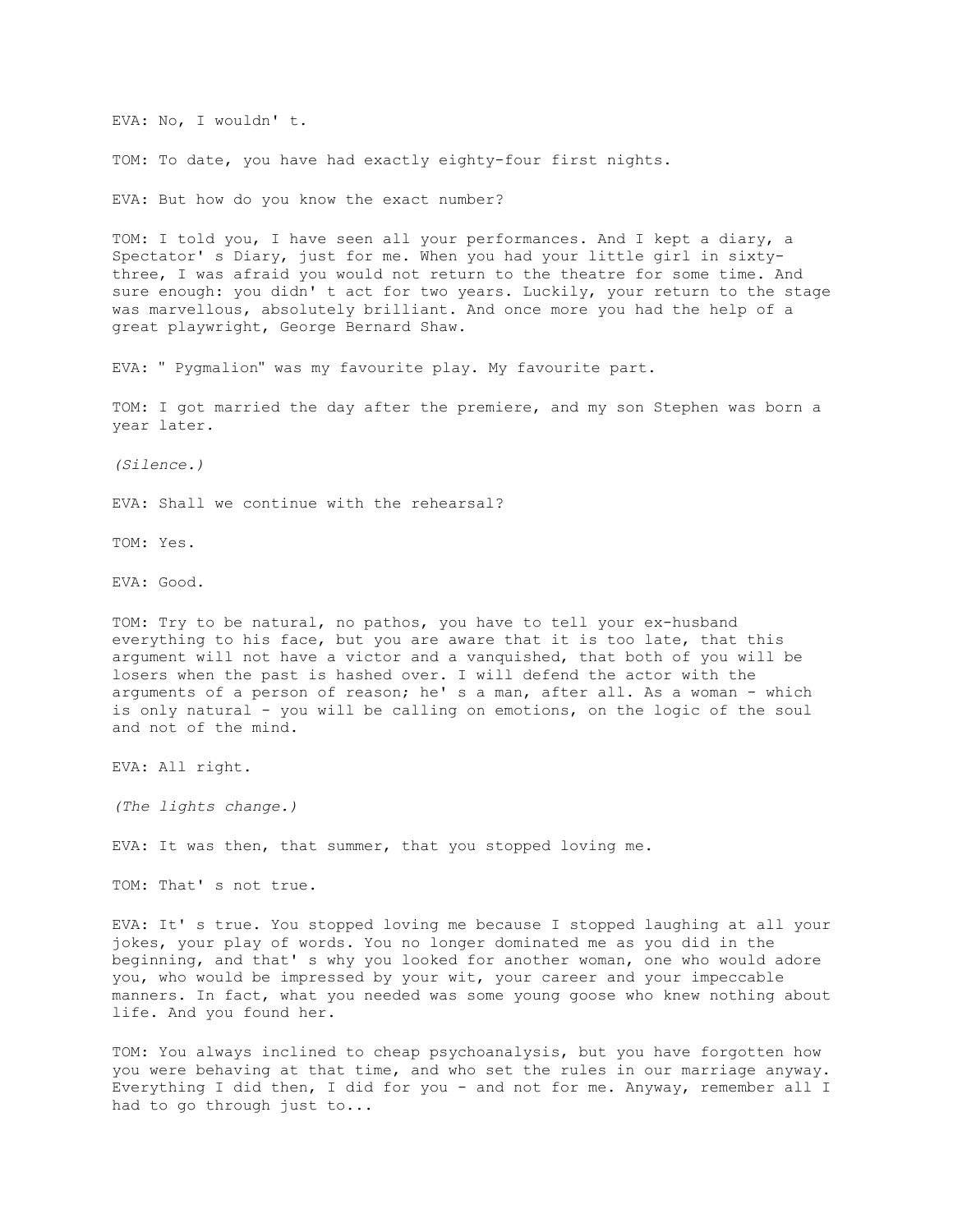Scene 5.

EVA: I' m sorry, Tom, but we can' t go on like this, we really can' t.

TOM: Why? What' s wrong?

EVA: We have been rehearsing for more than a month and I still don' t know what kind of costume I' ll be wearing.

TOM: Wait for a few more days, and we' ll find the solution to that problem.

EVA: You told me the same thing a week ago.

TOM: I' m sorry, Eva, but you must realise that I am doing my best. I' m both actor and director. So if I have not shaped up as an organiser, surely you can overlook that.

EVA: Who is this costume designer anyway? I' ve never heard of him.

TOM: He designed excellent costumes for " The Plank" amateur group from Sisak.

EVA: So why hasn' t he turned up here to show us his sketches and his suggestions?

TOM: Take it easy. The man has family problems. As soon as he settles them, he' ll be at rehearsal. Anyway, a costume is not the most important part of a performance. What is important is that you feel the role in your mind and your body. And I know this is going to be a great play and that we will be turning in great performances.

EVA: Once, in 1967 to be precise, a whole performance of mine was ruined because of the costumes, despite how good I was.

TOM: You didn' t flop because of the costumes.

EVA: No?

TOM: You were thirty-four and you were playing the role of a nineteen-yearold girl.

EVA: Now you are being offensive.

TOM: No, I am not. I am just giving you the facts and figures. There comes a time when every actress has to recognise that she can no longer play ingenues and young girls, but has to take the parts of mature women. You wasted your energy on playing youth and innocence - which is impossible anyway - instead of concentrating on the character.

EVA: I was going through a minor crisis at that time. I don' t remember why I accepted that part.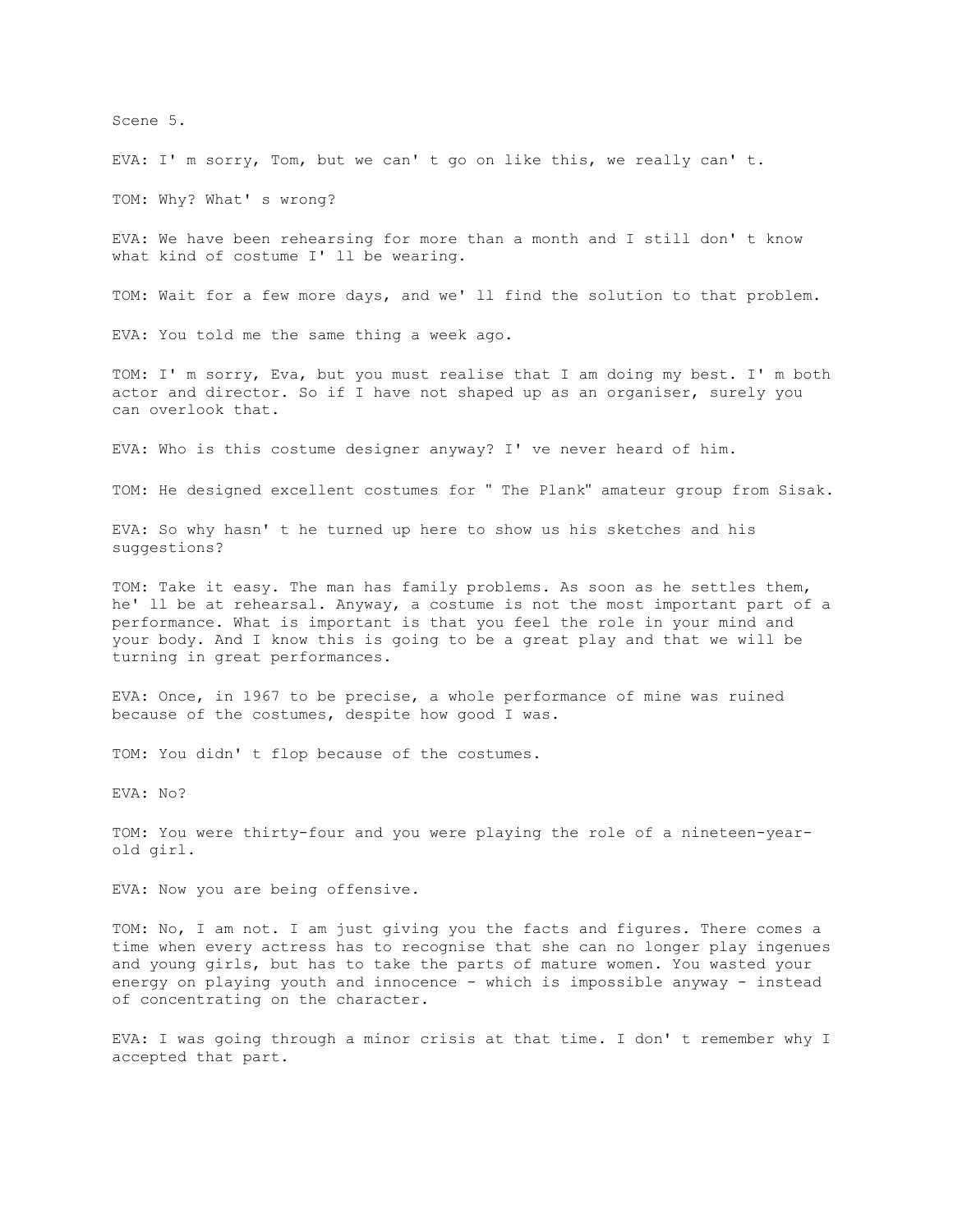TOM: You accepted it because it flattered your vanity to play the part of a girl, when you were no longer young. You wanted to prove that you were still young - and it simply couldn' t be done.

EVA: Do you know what it is about you that gets on my nerves?

TOM: Tell me. What?

EVA: The fact that you think you know everything.

TOM: But I do. If you had had me as a friend, you would not have made so many wrong moves in your career.

EVA: Aha - now you are going to tell me that there were other mistakes in my life.

TOM: There certainly were. Remember 1976, when Igor offered you the part of Gertrude in " Hamlet" . That production was pure shit, and you should never have had anything to do with it.

EVA: Modern productions were in at the time - and that was the way Igor directed.

TOM: Igor directs like an idiot because he is one. My heart bled for you in the laboured modernism of that show. That was the dawn of Balkan theatrical postmodernism in Zagreb. Poor Hamlet spent all his time in the crown of that walnut tree, declaiming his verses from above. And the rest of you circled around him and talked to your partners on branches of the tree.

EVA: I remember now. My head and my neck ached after every rehearsal. Igor' s concept was to try to emphasise Hamlet' s alienation from the other characters so that our words did not reach him.

TOM: I never had any faith in him as a director. He doesn' t have a clue about acting, he doesn' t know that the theatre is about acting, and not cheap symbolism. He humiliated his actors in that production. As far as he is concerned, Hamlet is an ape that has not yet come down from the trees. I am sick of people who want to be modern at any price, and don' t understand that they are creative zeroes.

EVA: You can' t say that. Plays he directed have won awards at the *BITEF* and *EUROKAZ* festivals, and some festivals abroad, too.

TOM: All those *BITEF*s and *EUROKAZ*s are just shit. I have had my fill of them. They are all concocted for the glory of the directors, and to the detriment of the actors. Most of those types of plays don' t even need real actors. You could arrange those festivals with a bunch of total strangers to acting, prepared to believe in inane concepts. You pseudoprofessionals who have stopped loving the theatre in an innocent and child-like way, you are the ones who have sold your souls to five directors and five drama critics who haven' t got a clue about authentic theatre. You gave up good texts and gave in to senseless assemblages, you gave up acting and gave in to idiotic " interpretations" , which drove the audience out of the theatre. You allowed others to explain to you what was good, and what was bad.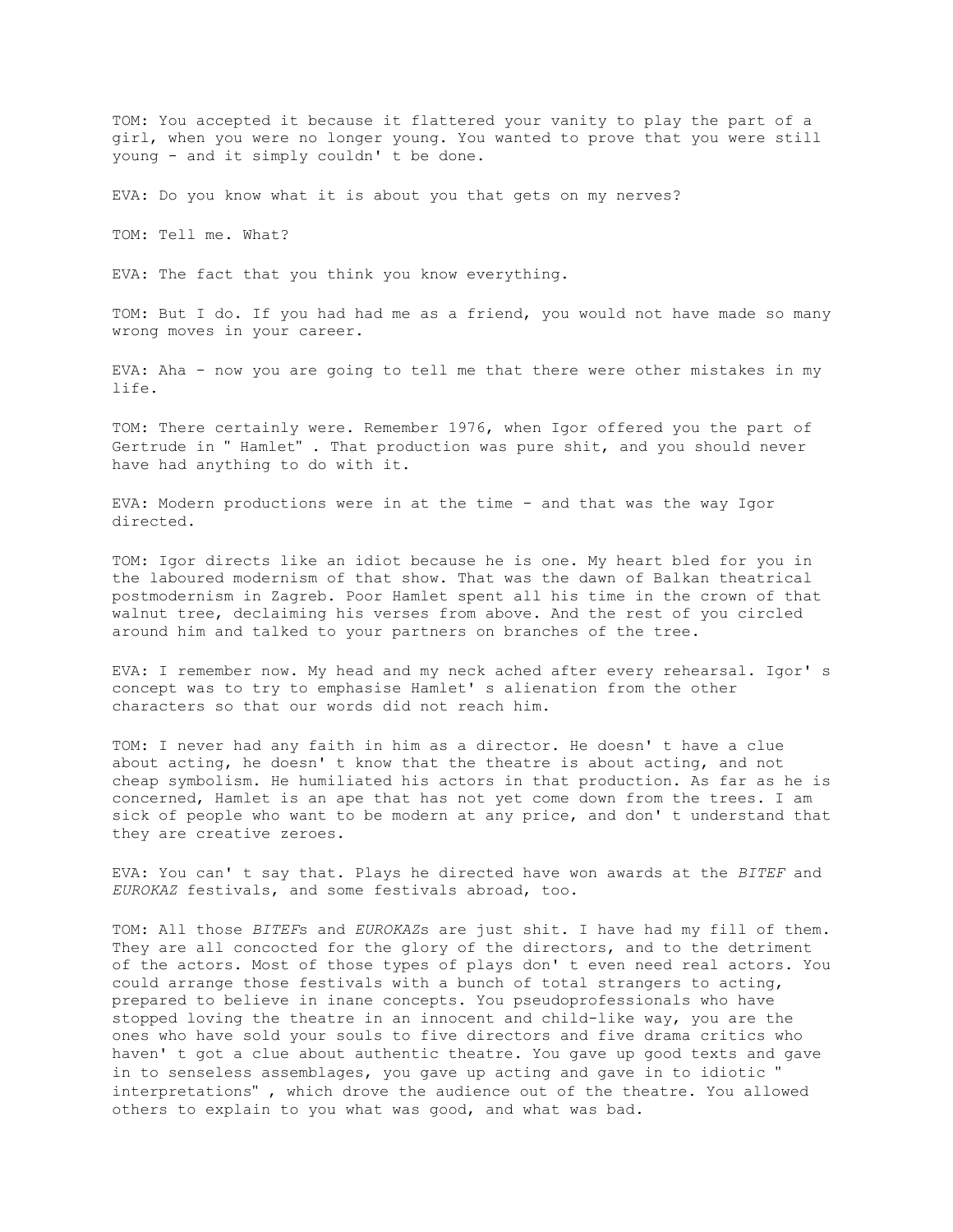EVA: It looks as though you don' t care much for the modern theatre.

TOM: No, quite the contrary. I am for the modern theatre, because all modern performances, all modern texts, become classics after only a few years. I' m against the fashionable theatre because, sooner or later, fashionable things in the theatre prove to be senseless. I have nothing against bad or mediocre shows - the law of averages makes them inevitable. But I am against inane shows, which you know in advance are going to be senseless. People here can' t differentiate between what is modern and what is mere fashion, because criteria are set by frustrated charlatans, and not by professional theatre people.

EVA: Yes, but you find that sort of theatre all over the world.

TOM: In every country you find three of four arty snobs who are allergic to normal acting. But they have influence. They would walk around on their eyebrows just to prove their originality. They go to all the round-table conferences and write erudite essays on the visual theatre. They have a weak spot for the visual arts. For them, set designs and costumes are more important than actors, and they like mime, too, as though any theatre that is non-physical and inorganic could exist. They like the story to be told through body posturing and screams. Only the English have managed to resist such stupidity. All those jerk-off experiments play second fiddle with them. In the theatre of authentic drama, it is the actors that are the masters. In normal countries, the experimental theatre is just that, a backwater, and not the mainstream the way it is becoming here in Croatia, or the even more crazy form that it has taken in some German theatres where the directors have become almighty Messiahs, and the actors and the audience have accepted amnesia and a position of subjugation as their well-deserved fate.

EVA: You are partly right.

TOM: I am completely right.

EVA: Still - you are too exclusive.

TOM: No, I am not. I am acting as a spokesperson for the spectators in our theatres, as a loyal theatregoer who has not missed any Zagreb or foreign guest performance in forty years. I am speaking as a man in love who, without wanting to, spent all his money and ruined his private life on the theatre. I am speaking to you as a man in love who has the indisputable right to show you what love is, for he knows the feeling and has suffered for it. A man who has travelled over half of Europe, searching for the perfect performance, for the authentic theatrical experience. I have watched so many times as unfulfilled idiots with their false identity performances chase the audience away. I' m no theoretician - I am a practician. What' s more: theatre is my life. Never in my entire life have I visited those theatre cafes, because I am not interested in theatre gossip but in the sacred rite celebrated when a good text and good actors are brought together. That harmony of mental and physical energy which is transmitted from the stage, through a stage partner who knows how to listen, to the audience, reaching the normal spectator who has his own views on life and art, and who doesn' t need an interpreter.

EVA: You' re talking like an innocent girl who idealises marriage, just because she has never spent three days and three nights in a row with a man.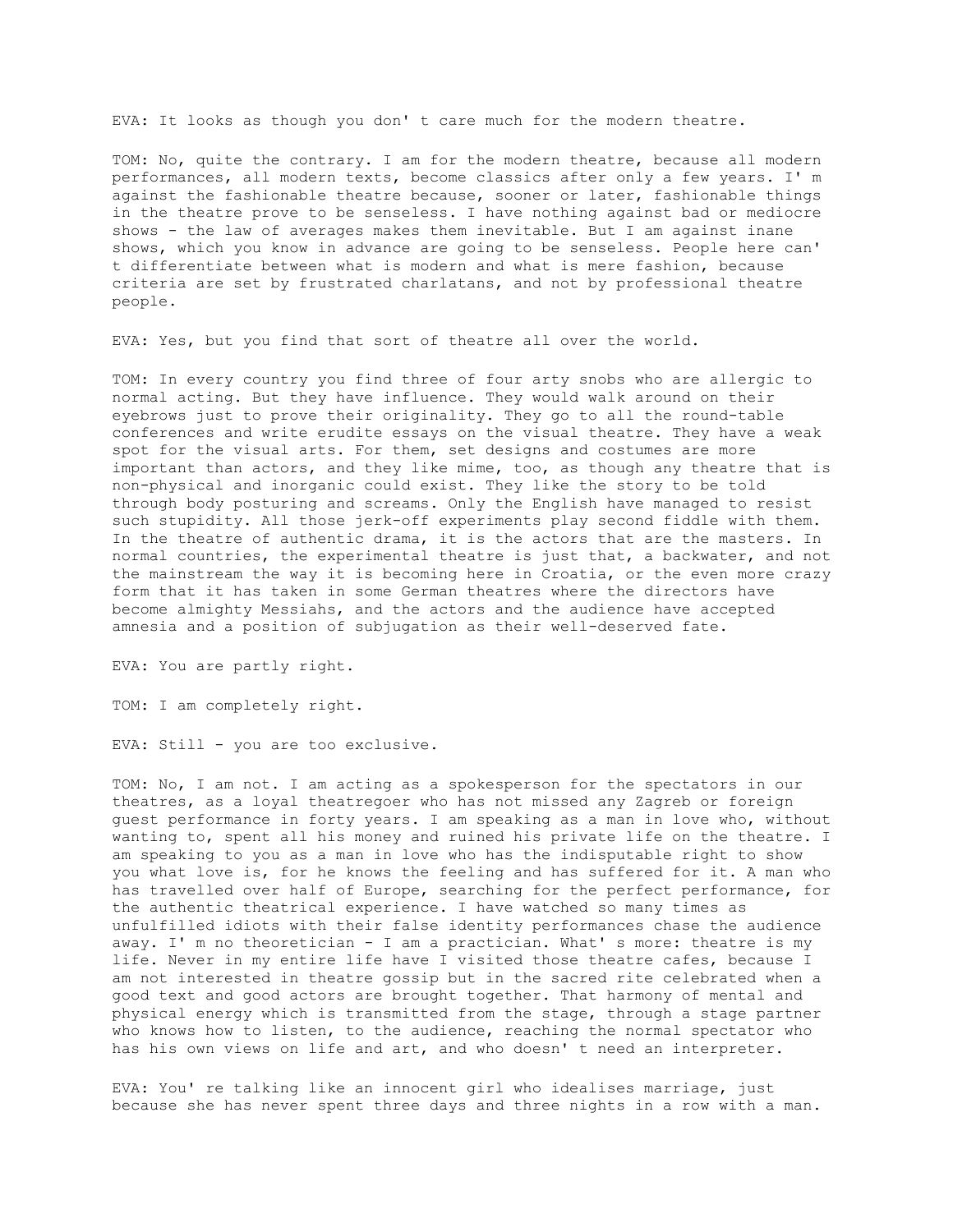To her, the life of two people together appears to be an ideal exchange of smiles and gentle kisses. The theatre, too, lives from banal and prosaic things - the theatre is comprised of clans in which the actor is seemingly protected, but the clans soon fall apart, and there are also those clans which are set against the actor. The theatre is inhabited by theatre people of flesh and blood, with all their faults and virtues. With vanities that choke them and their environment. That theatre poetry you dream of always came into being on a bed of manure and misfortune - if it came into being at all. And the actor is a creature of flesh and blood whose life, often against his will, spills over into his roles.

TOM: I always held that against you.

EVA: What?

TOM: The fact that you could see on stage if something ugly was happening in your personal life. A pro should never allow that to happen. As a member of the audience, I must not be able to see that your father died yesterday, or that your head aches, or you are in a good mood or a bad mood. I must not see that your husband has run off with another woman and that you are in pain.

*(Silence.)*

EVA: That was visible with me?

TOM: It was. You played that entire season without any concentration, nothing like the way you had been before.

*(Silence.)*

EVA: On my forty-fifth birthday, I found out he was having an affair with a nurse. It was like a thunderbolt. His... his... she was three months pregnant. Nothing could be changed, or stopped. He was moving off into a new life, a new beginning, and I found myself rejected and alone. My daughter soon left to go to college in America. Overnight, I lost my family. Everything caved in.

TOM: Not everything. You still had the theatre.

EVA: You can' t reduce life to only one dimension. All I wanted to do was to get away from everything, from the city, from my friends. I just wanted to be alone. Instead, I had to go out onto the stage every night and demonstrate control of emotions. Me, who had been trampled by them.

TOM: Does your daughter write to you?

EVA: Now and then. If she had not married an American I would at least have someone I could get together with once a week, and speak frankly and openly with about everything. I haven' t seen her for eighteen months.

*(Silence.)*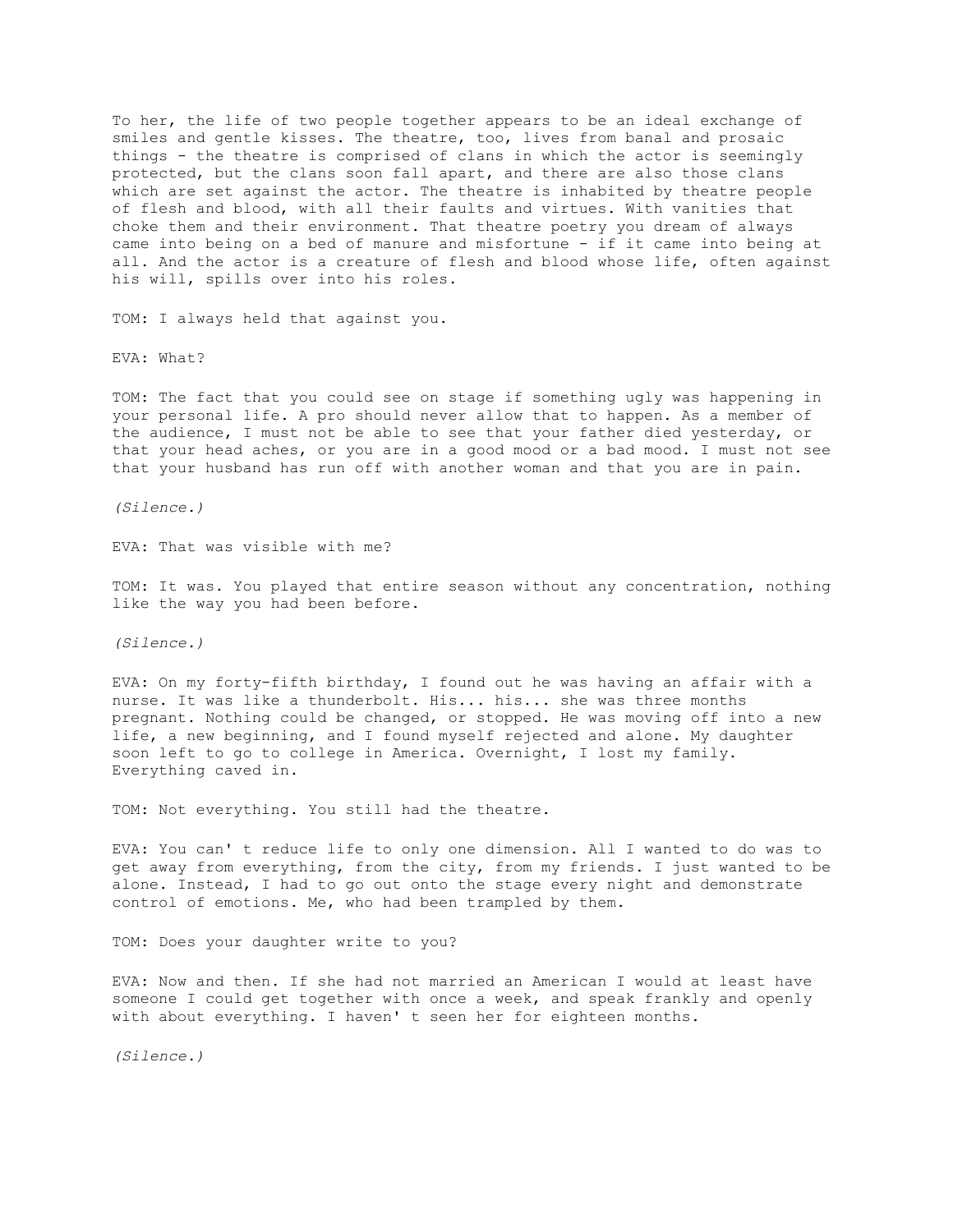EVA: You know, it occurred to me yesterday that it would be better for me if I lived like you - in a Retirement Home - instead of being alone in my apartment.

TOM: Don' t talk rubbish - a great Croatian actress like you ending up in a home.

EVA: Well, you have chosen to live in one.

TOM: It' s different with me. Even when I was living in a pack, I was always a loner. Besides, when my wife died I couldn' t go on living in that apartment, full of memories. And when my son got married, I realised that I did not want to bother him with an old man' s problems. I left him the apartment and moved here. If I had stayed there, I would have been in their way. As it is, we are on good terms.

EVA: Do you see each other?

TOM: I go to have Sunday lunch with them, once a month. They suggested once a week, but I decided once a month would be enough for them to put up with. I play with my grandson and... and then back to my lair, before they get bored with my stories about the theatre and old times.

*(Silence.)*

TOM: I remember, once, before - you were as slim as a birch - and then in seventy-nine, you suddenly putr on weight. Only your eyes stayed the same the eyes of a girl from 1952, at the entrance exam.

EVA: When an actor puts on weight, he becomes more convincing, more vital. Thanks to those extra pounds, I played some wonderful character roles at the beginning of the Eighties, which would have passed me by if I had not put on weight. Anyway, I despise actresses who are too skinny.

TO: Yes, but you were skinny too, at the beginning.

EVA: There' s a time for everything. After they get divorced, all women put on weight. Or start drinking. I did both. For a while. After I went in for double abstinence, the alcohol evaporated but the pounds stayed on.

*(Silence.)*

EVA: So when' s the costume going to be ready?

TOM: Oh Jesus, you do get on my nerves!

END OF ACT ONE

ACT TWO

Scene 6.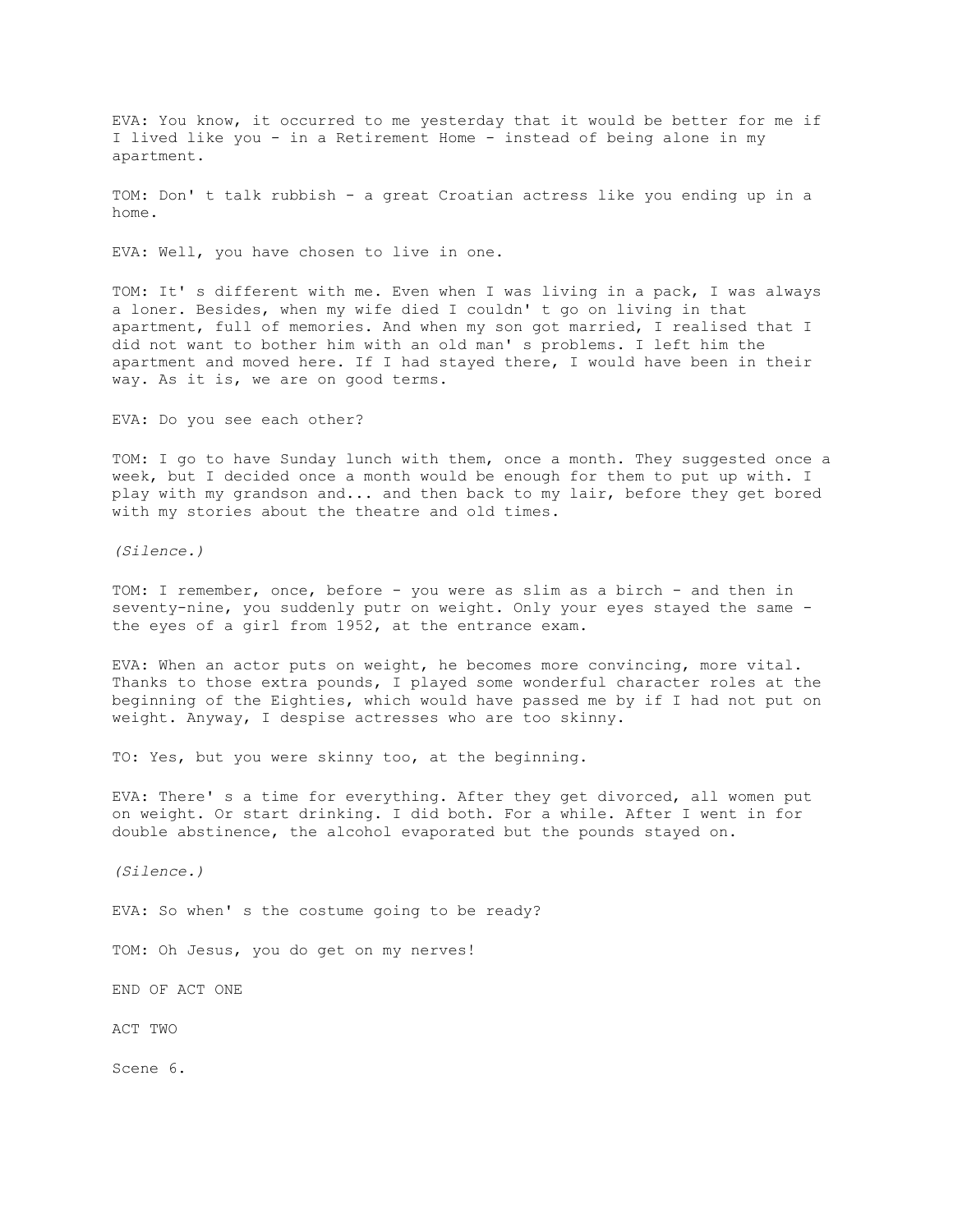TOM: Perhaps I really have been unjust to you, perhaps I was a lousy husband and a bad colleague. But you can' t erase twenty years just like that, just as you can' t deny that we respected each other as actors. Always. And we always wanted to act together. Let' s say that you were a better wife that I was a husband, let' s say I deserve all the nasty things you' ve said tonight, let' s say we' re only human and make mistakes, or that I made the mistakes and that my " I' m sorry" doesn' t mean much to you any more and that it is sixteen years too late. But still, please don' t let us add another mistake to all this. Possibly the biggest of all. If we don' t do this play together, you will regret it as much as I do... But, what the hell. I know it' s all hopeless and I can' t persuade you to act with a man you despise. Come on, out with it, give me a straight " no" , and enjoy rejecting me, just as you think I rejected you sixteen years ago. Come on, let me hear that " NO" .

*(Silence.)*

EVA: Never before in your life have you ever fought for my " YES" , for my good will. Never before have you ever shown that you cared for me. If you had approached me with such authentic desire even once, we would never have got divorced. Instead, you persistently showed your superiority, your lack of interest in me and what I felt.

TOM: I thought I would make you jealous, revive your interest in me, and instead you responded with coldness and scorn.

EVA: That' s what you deserved. You betrayed my love for you.

TOM: But I never stopped loving you, never.

EVA: I don' t believe you.

TOM: I swear it.

EVA: Why didn' t you say so then before our lives went off in separate directions?

TOM: Believe me, I was looking for the right words. But you didn' t want to listen to me then.

EVA: You really loved me?

TOM: I never stopped loving you. Never. I know it' s not important now. I know that our lives are nearing their end and that we don' t have time to make a new beginning, even if we wanted to. But I want you to know that I never stopped loving you. Never. Just as I know that you still love me, and that your love is stronger than all the links of hatred you have chained about our love. Your present husband, and my wife - even they know that we are the ideal cast, even they know that they are just bit players who make aging easier for us, just as we make aging easier for them.

*(Silence.)*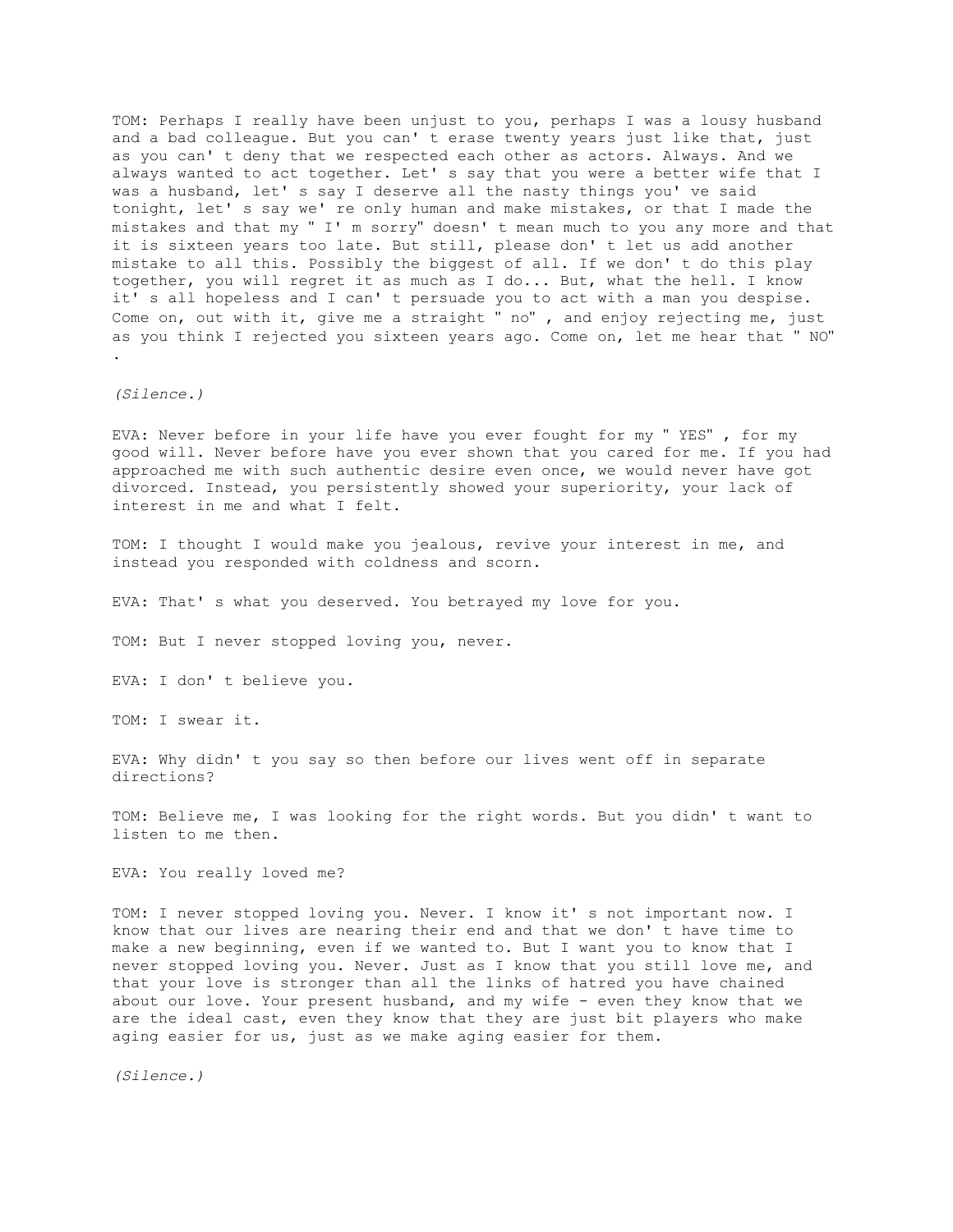EVA: All right. I agree to play opposite you in this piece. I agree that we celebrate our anniversary on the stage together - on condition that you allow me to go on hating you, as much as I once loved you.

TOM: Permission granted - with pleasure. I know very well that your every expression of hatred towards me has its roots in your desire for me, in your unsuccessful suppression of love. The more you hate me, the happier I' ll be. It will be a sign of your injured love for me.

EVA: Do I have to say it, do I have to spell it out, do I have to confess how much you still mean to me for you to understand what can' t be said, you damned...

*(She raises her hands to strike him, but ends up in his arms, sobbing...)*

TOM: Forgive me, please forgive me.

EVA: I would be so happy if I didn' t love you, if I could hate you, if I could live without thinking about you.

TOM: It would be easier if you could admit to yourself that we were made for each other.

EVA: I know that. I have known it for a long time. You are irresistible, a conceited seducer.

*(The lights change.)*

TOM: That' s good. Quite good.

EVA: What does that " quite good" mean?

TOM: It means I think you can dig deeper into your emotions. But less obviously.

EVA: What do you mean?

TOM: Emotions are strongest when they are suppressed. You will be expressing the emotion more strongly if the audience sees and feels that you are suppressing tears, rather than actually shedding them.

EVA: All right. I' ll try it that way. Although it is better if the measure of emotion is determined by my feeling at that moment.

TOM: Would you like a small brandy?

EVA: Yes, I would.

*(TOM takes the bottle and pours brandy into two glasses.)*

TOM: It was good, really good. A good rehearsal.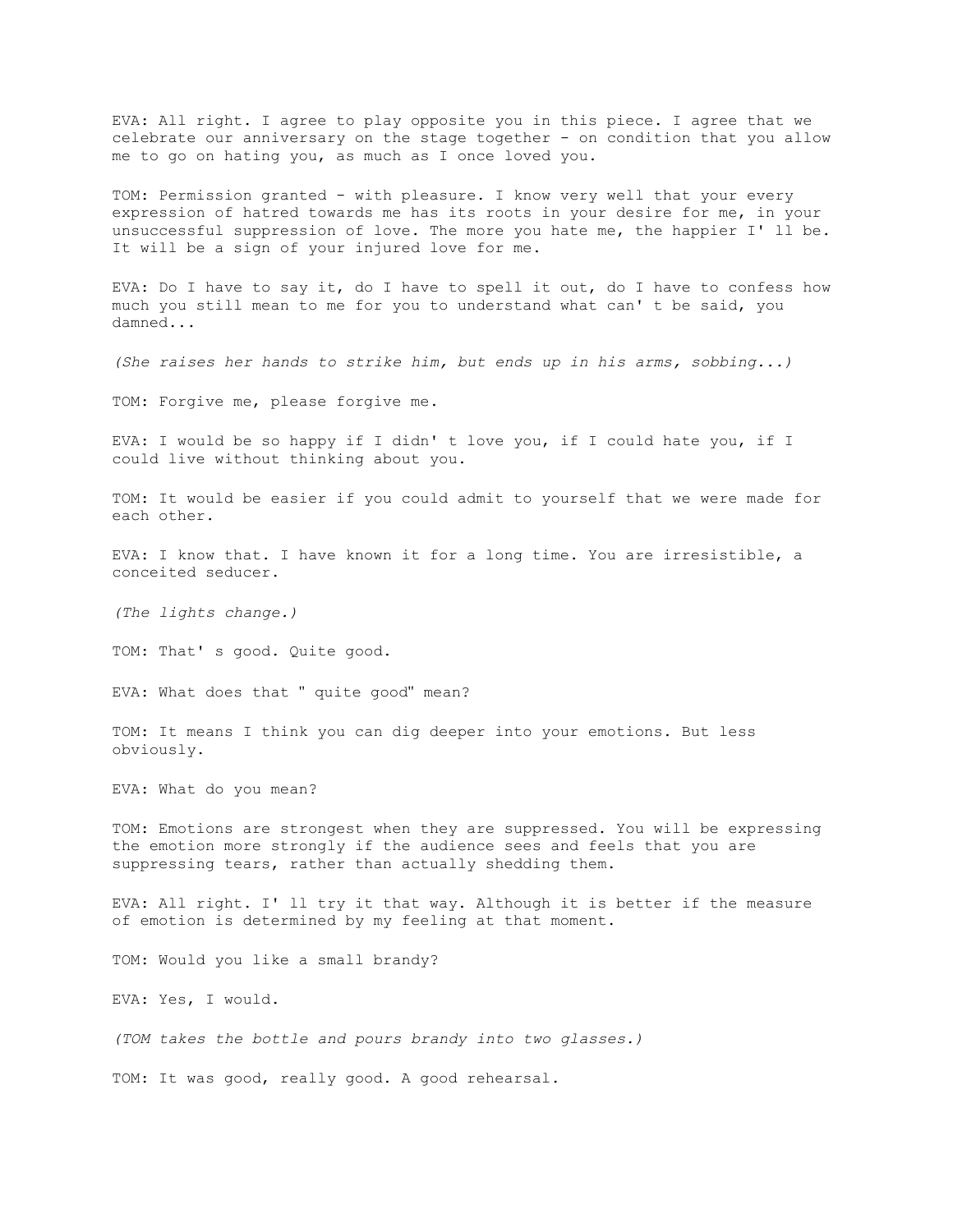EVA: This play of yours is demanding but satisfying. My part is full of emotions, memories, and strength. And at the same time - she is so vulnerable, welling with hidden frustration. I like parts like this. Although, I have to admit, it' s as tiring as doing a monodrama. You probably saw that monodrama of mine.

TOM: Yes, I did. In 1974 at the &TC [ Et cetera] Theatre, in the round. Monodramas were very popular at that time.

EVA: What did you think of it?

TOM: I don' t like monodramas. Monodrama is not theatre. It' s like a boxing match with only one fighter - flapping his arms about, jumping round the ring and showing his muscles. That' s the way it was with your monodrama.

EVA: There were charming moments, too.

TOM: And many superfluous ones.

EVA: Perhaps you caught a poor performance. There were plenty of good ones.

TOM: I watched every single performance at the &TD Theatre. Thirty-eight to be exact, but I missed out, thank God, on your appearances in the provinces. In any case, you were only after quick-and-easy money. As I remember, you bought yourself a car after one hundred and twelve performances.

EVA: Sometimes I wonder if you are an undercover agent.

TOM: No, unfortunately, I' m not.

EVA: Just the same, the reviews were good.

TOM: Not quite all of them.

EVA: Yes they were. Every single one.

TOM: And that one in " Eye" magazine?

EVA: Oh, yes. I remember now. We won' t count that one. Should that man ever be taken seriously?

TOM: When he was bursting with praise for you, you took him seriously enough.

EVA: No, I didn' t.

TOM: Yes, you did. That detailed biography which appeared in the programme for that particular play quoted his comments on your role in Osborne' s " Look Back in Anger" .

EVA: I still think you must be an undercover agent.

TOM: Maybe. Maybe not. Perhaps they work for me.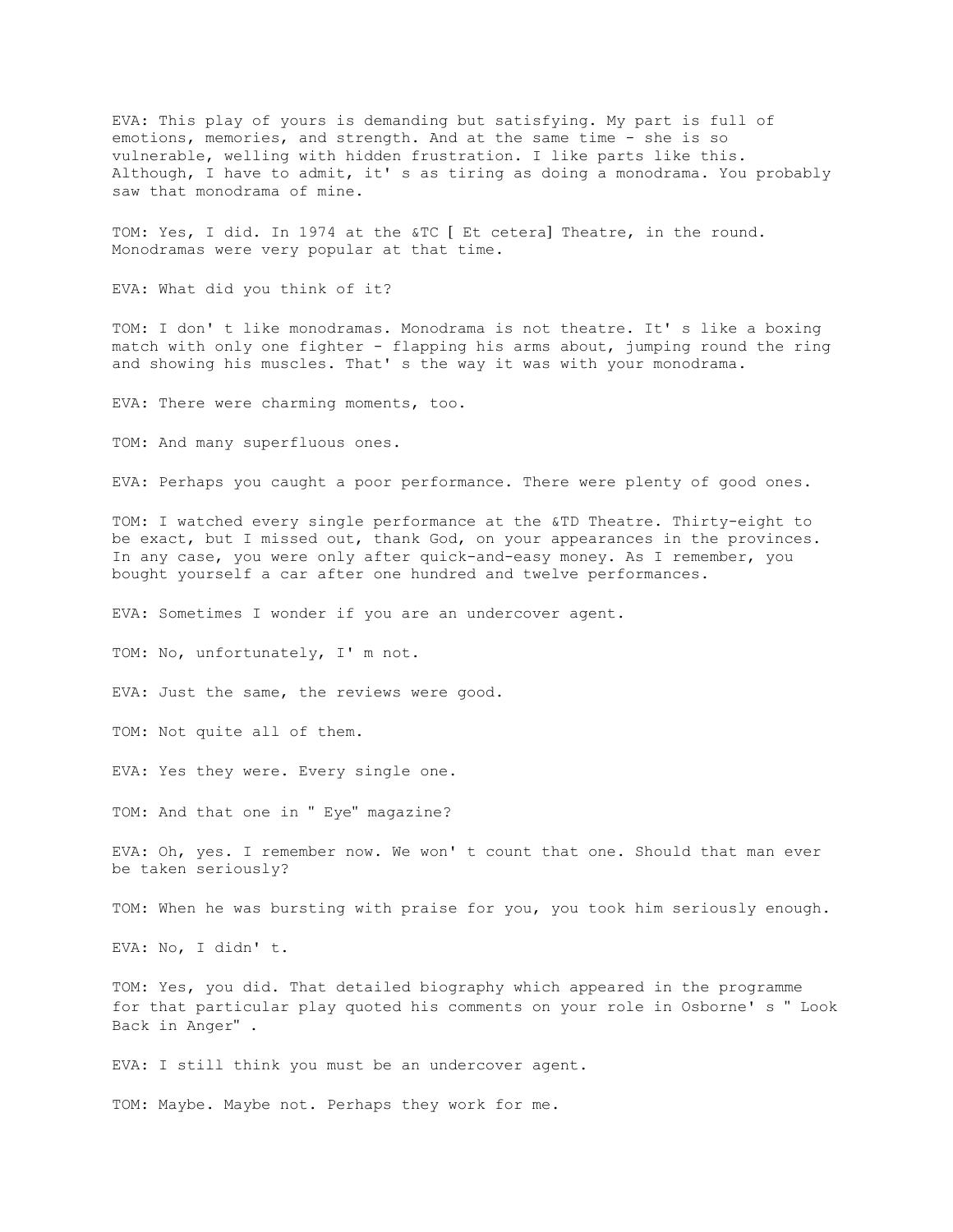*(TOM pours another glass for EVA and one for himself.)*

EVA: You know what? You are my ideal audience. My one authentic critic. It' s not even hard for me to listen to you finding fault with me. I know it' s all sincere, because you know all about me and my career.

TOM: I put everything you do in the context of the high criteria you set yourself. That' s why I' m harhser with you than with other actresses. If I were a critic, I would praise the bad actors - to improve their selfconfidence and finally get them really acting one day; but I would point out the faults of the good actors - so that they could recognise and eliminate them, and get even closer to perfection.

EVA: Sometimes all an actor needs is a good word, a little bit of praise which doesn' t have to be deserved, to help him to bury his doubts and give his best. I remember when I went to Dubrovnik in 1976 to do something at the Dubrovnik Summer Festival. Everything went wrong. I had left Zagreb alone, after a fight with my husband. To get his own back on me, he refused to go to Dubrovnik with me.

TOM: He wanted to have you to himself for the summer, but you couldn' t resist playing in Dubrovnik.

EVA: That' s right. Besides - it was the first time I had travelled without my daughter, who was three then. She stayed with her granny in Zagreb. I was very upset and nervous. The papers were full of me playing Racine' s *Phedre*. It was going to be a great event - but, unfortunately, that Dalmatian maniac was directing, and he yelled his head off at me all the time. Everyone in the troupe could see that something was going on with me - except him. Instead of pointing out where I was going wrong, he just yelled more and more. One night at about one in the morning, in the middle of a rehearsal, we had such a fight that I told him to go to hell and walked out. Then, while I was wandering through the streets of the old town, all alone and in tears, making up my mind to pack and leave Dubrovnik in the morning, a man stepped out of the shadows and approached me. " Madam" , he said, " I have just watched the *Phedre* rehearsal. You are marvellous, I can' t wait for the opening night." That' s all he said, and then he disappeared, without even telling me his name. But that sentence was so sincere that it was all the support I needed. I returned to rehearsals and played that part with all the concentration I could muster. I was really going through a bad time.

TOM: You know, you seem to have these periods of crisis too often.

EVA: You think so?

TOM: Yes. I made a graph of your career - on average, you went through a crisis every four years. And people in the audience should not have been able to see that you were having a fight with your husband, or that your period had started that evening. All I want to see is the actor who is fully submerged in his part. Have I made myself clear?

EVA: Extremely clear. Even disgustingly so.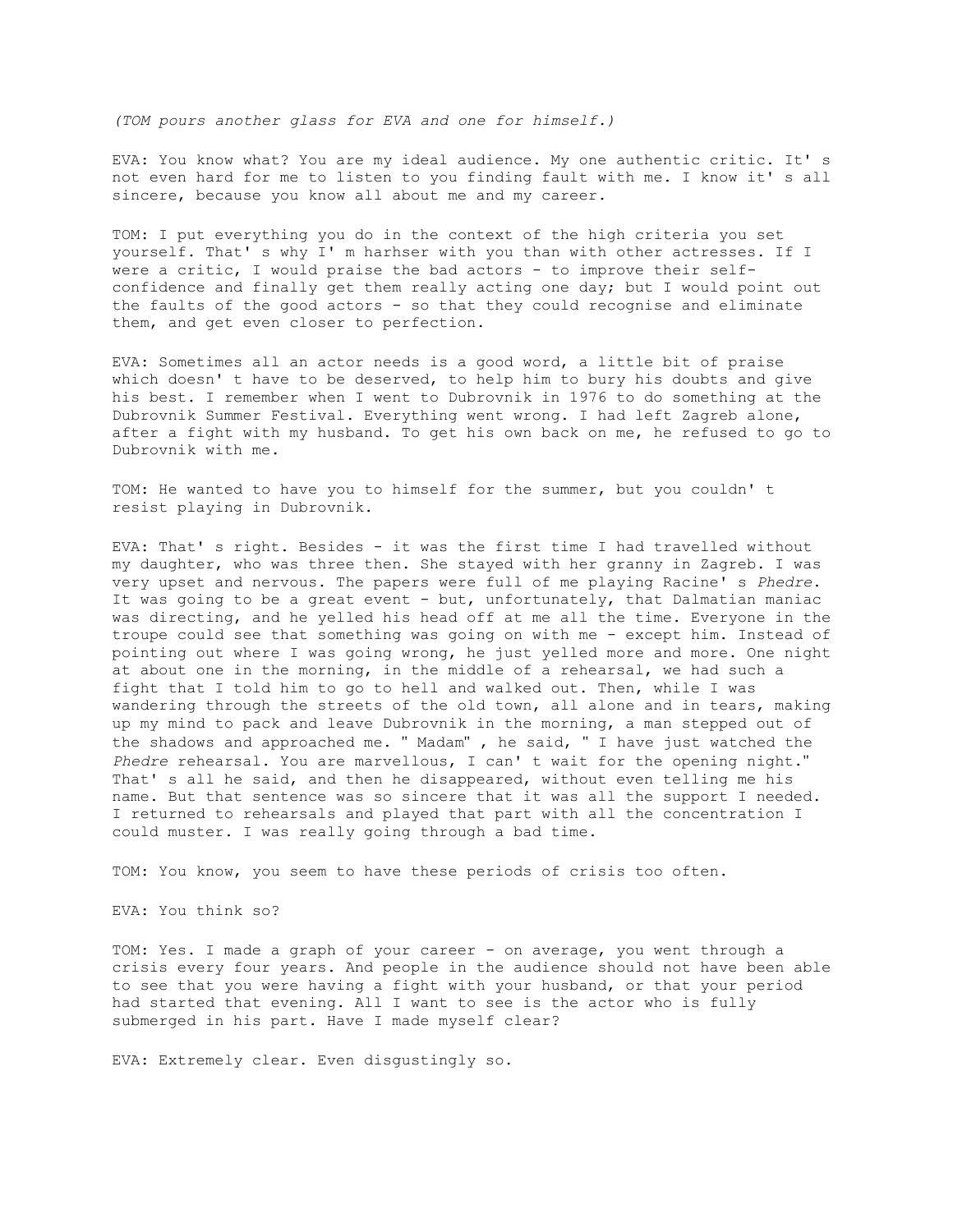TOM: When a man expresses himself in plain, straight sentences, there is always a chance that people will regard him as vulgar.

*(Silence.)*

EVA: By the way, that mysterious night stroller from Dubrovnik gave me something for luck, before he left...

TOM: ... a small shell in a ring box.

EVA: But how do you know that? I have never mentioned to anyone.

TOM: That man who stepped out from the dark... that was me.

EVA: Good Lord! How is that possible?

TOM: When I read that you were going to perform in Dubrovnik, I managed to rent a room - at considerable cost - overlooking the square where the *Phedre* rehearsals were being held. I watched all the rehearsals and saw that fight with the director. So I followed you. I knew you only needed a word of encouragement, and that everything would be fine. I was happy that I could help to restore your self-confidence. You really did play Phaedra very well.

EVA: Tom, you were really there when I needed you. You can' t imagine what that mean to me.

TOM: You mean it?

EVA: Yes, I do. I have taken that little shell as a good-luck charm to all my premieres. Since 1967. To every opening night. Thanks to you, the Dubrovnik Summer Festival is a very happy memory.

TOM: Not to me it isn' t.

EVA: Why not?

TOM: I don' t like open-air festivals. Planes flying overhead, drunken tourists yelling all over the place, cats strolling across the stage, wind and rain at the wrong moment - the worst of enemies when the show must go on. Sun-tanned actors reciting their lines with deep pathos, as though everything is as it should be. Theatre should take place in a theatre. There should be no surprises that the director doesn' t know about. It shouldn' t be too hot or too cold. The audience should not have water poured over it, or be a character in the play. And as for the actors - their skills should conjure up wind and rain, the cold and the sun, love and hate. And after you have shown all you know, and when you are sure that you have elevated ths souls of your audience, when you have woken the emotions of the coldest of spectators and made the evening unforgettable, then you come to the end of the play, without strain, and bow to those people who have given you what is priceless - their time and their trust. And never forget that a good audience is as valuable as a good actor, and, without both, there is no theatre.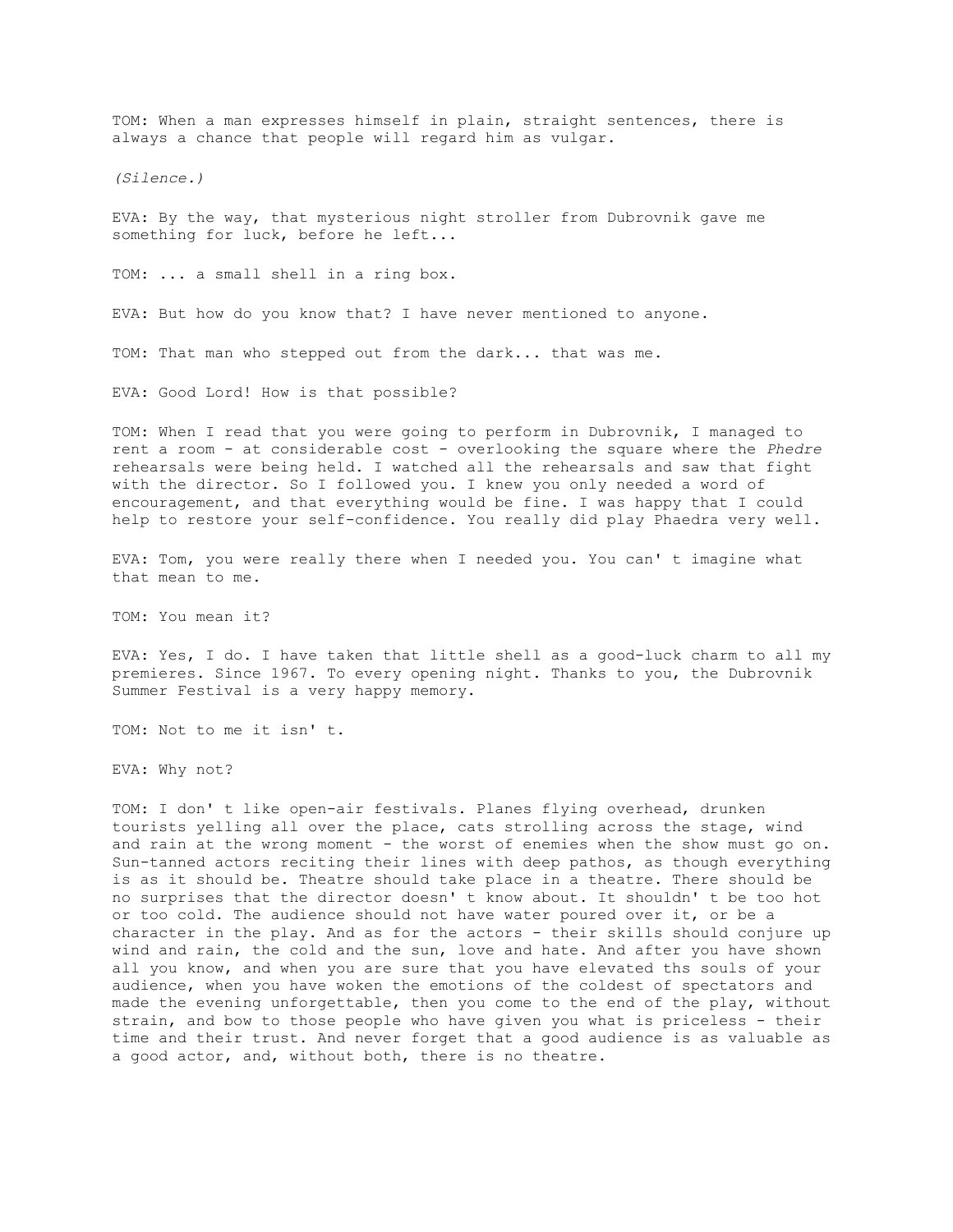EVA: You are generalising. I have seen some outstanding performances at the Dubrovnik Summer Festival. All right - there have been some disasters too. But there is a strange charm and challenge in open-air performances. TOM: I am afraid you are not convincing me. Scene 7. *(TOM is sitting on a chair, reading a newspaper. EVA enters.)* EVA: Good day. TOM: Good day. *(TOM shows EVA the newspaper i.e. the page he has been reading.)* TOM: Have you read this? EVA: Yes, I have. TOM: And what do you say? EVA What should I say - an interview like any other. Actors have to give interviews - it' s part of the job. TOM: But - this is really below all standards. This is supposed to be a serious actor, he' s fifty years old, babbling on about his hobbies, politics, and his doggie, who is his inspiration - only fit for the tabloids. In general, actors here are poorly educated, and they don' t even seem to read. EVA: Jean Gabin was a bricklayer, but he was a great actor. TOM: Jean Gabin was a movie star, and even horses are good actors in movies. Anyway, think of Fellini' s films, where non-pros did such a good job. And all of them would be a disaster on the stage. An actor of Laurence Olivier' s

range would never have become what he did if he hadn' t been born into the family of an Evangelical minister, in a house full of books and educated people. He was only ten when he got the part of Brutus in his school production of Shakespeare' s " Julius Caesar" . He studied at St Edward' s College at Oxford and then at the Fogerty Acting School in London.

EVA: But he acted in motion pictures, too.

TOM: I have never forgiven him for that. Fortunately, he didn' t abandon the theatre, he worked on film between theatre engagements - unlike all the other actors who did the reverse.

EVA: Whatever. But without movies, you would never have seen Olivier acting.

TOM: You' re wrong. I saw him in 1957 when he gave a guest performance in Zagreb in " Titus Andronicus" . Then I saw him at the National Theatre in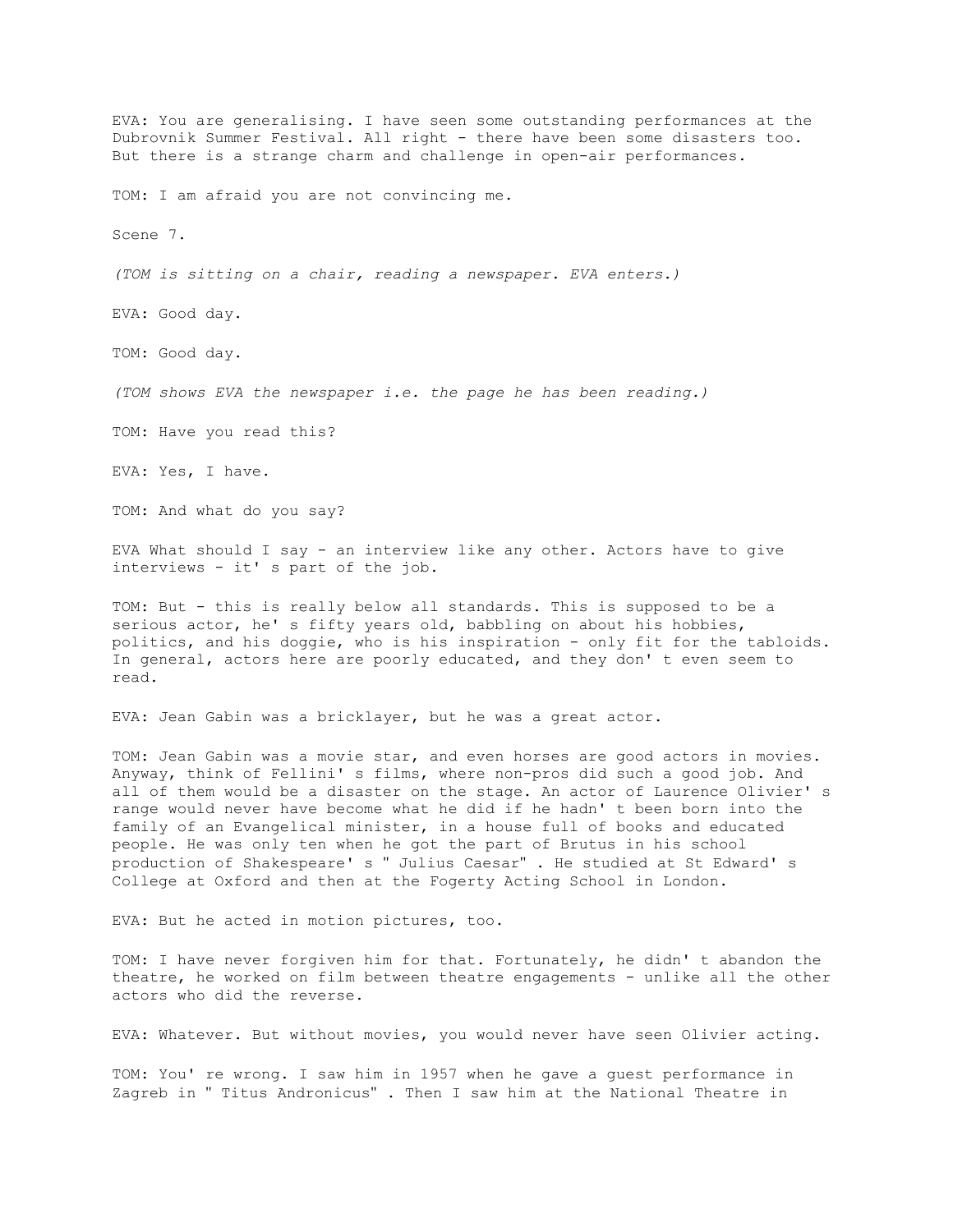London in 1968 in " Three Sisters" . They later used it as the basis for a bad film. I watched him playing Sophocles and Ibsen. I did heavy physical labour in London just to be able to watch English actors. I hitchhiked, slept in doss-houses, to be able to watch aware, educated English actors, to be able to see the English theatre, where they have not forgotten that the audience comes to the theatre to see the actors. And it goes without saying that their dramatic texts are of the highest order. When you have Shakespeare in your blood, as they have, their writers simply cannot be inferior.

EVA: You often mention Shakespeare and education - but you seem to forget that Shakespeare was barely educated, even for his time. He was not a wellread man, he never learned Latin properly, even though he lived at a time when most important books were written in the language. But nonetheless, that man created great plays of elevated manners and incontestable persuasiveness. And do you know why he was able to accomplish all that? Because he had broad experience of life, because, like Moliere, he spent years wandering about the provinces, getting to know life and people - before he became the court playwright. Being well-read and having a good education does not mean much for an artist unless he has the talent for transforming experience into a work of art. I have met so many well-educated actors, writers, directors, who are creatively impotent, who quote others because they don' t know how to express their own thoughts, and are so far removed from the secret of the creation of real art. It was a happy circumstance for me that I was born into the family of a civil servant who cherished good books, and that my mother was a great admirer of the visual arts. She drew in pencil and charcoal in her spare time. And it' s no less important that I went to Zagreb' s renowned Liberal Arts High School where I had the very best teachers, before I enrolled at the Academy. But all that does not mean a thing. None of it is worth as much as one exhausting tour across the country with a troupe. All those books written about the experiences of others are not worth as much as my own adventures, as my own experiences of love and hate.

*(Silence.)*

EVA: What did your wife think about you traipsing all over Europe?

TOM: Not a lot. She hated the theatre as much as I loved it. After a while, she grew to hate me too. She thought I was an irresponsible eccentric who spent his time and his money on frivolities. She used to say: " Other women' s husbands have normal hobbies - like bowling, fishing, whores - while you: you have the bloody theatre."

EVA: She would probably get along with my former husband.

TOM: No doubt.

*(Silence.)*

TOM: If I am not mistaken, there is a line in the play, " Ivan Galeb' s Springs" which goes: " It' s awkward that every time we start to speak about art, we end up speaking about ourselves." I have just realised how true it is. Speaking about art, we are really speaking about ourselves.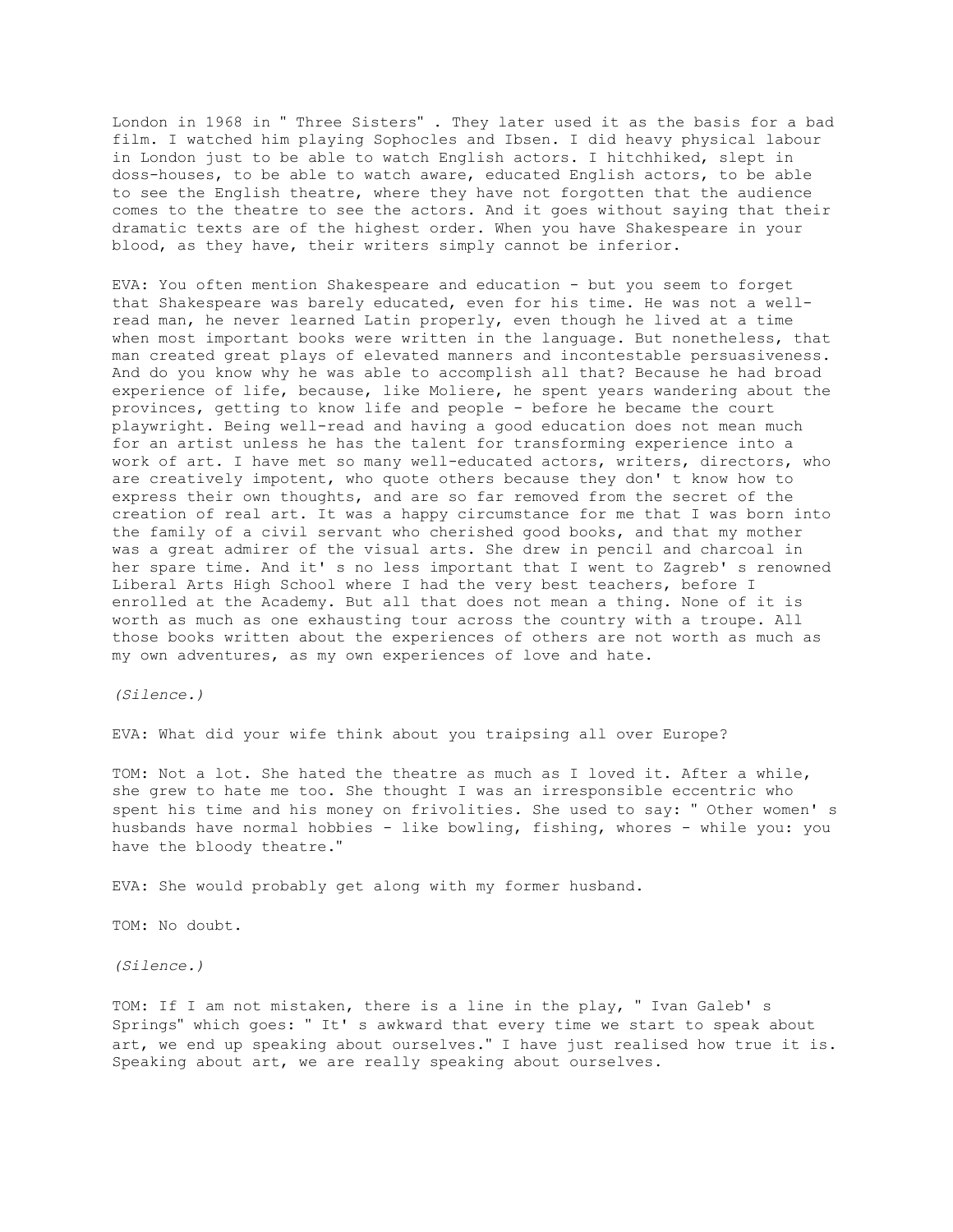EVA: We say even more about ourselves when we engage in art. Much more. Without being aware of it.

*(Silence.)*

TOM: You have spoken well about your profession, but still - even you have sometimes given senseless and unnecessary interviews, talking about everything but the real stuff, your acting.

EVA: You have to play along if you are asked ridiculous questions. In any case - an actor is not expected to say anything bright or wise. People want to hear something spicy about his life or some scandal, things like that.

TOM: I don' t agree with you.

EVA: The less you agree with me, the more pleasant our conversation becomes.

TOM: Perhaps you are right.

Scene 8.

EVA: And don' t you forget that we spent twenty years together, and that I don' t want to bring to life those memories that have been laid to rest for all time.

TOM: I am not asking you to do that. I' m asking for your co-operation professionally, and nothing more. When we were married, you used to say that you didn' t want us to act together because we were married, and that everybody would think we were acting out our private life. And then when we divorced, you didn' t want to act with me because we were not married any more.

EVA: I didn' t want to because of my new husband, I didn' t want to hurt his feelings, and I still don' t.

*(The lights change.)*

TOM: Nice. Better and better every time. Just a bit more work and we will have an excellent performance on our hands.

EVA: Tom.

TOM: I think we can now set the exact date for the opening night so that you can contact all the journalists you want to invite, and I can tell my friends when to come. This is going to be outstanding, something Zagreb hasn' t seen for years. You' ll be back in your old form, in the best possible way. And I will get my chance to play with my perfect stage partner.

EVA: Tom...

TOM: I can hardly wait for the opening night. I can hardly wait for the audience to settle in their seats and for us to show them what we can do with the emotions we have nurtured for them, and shaped into the characters.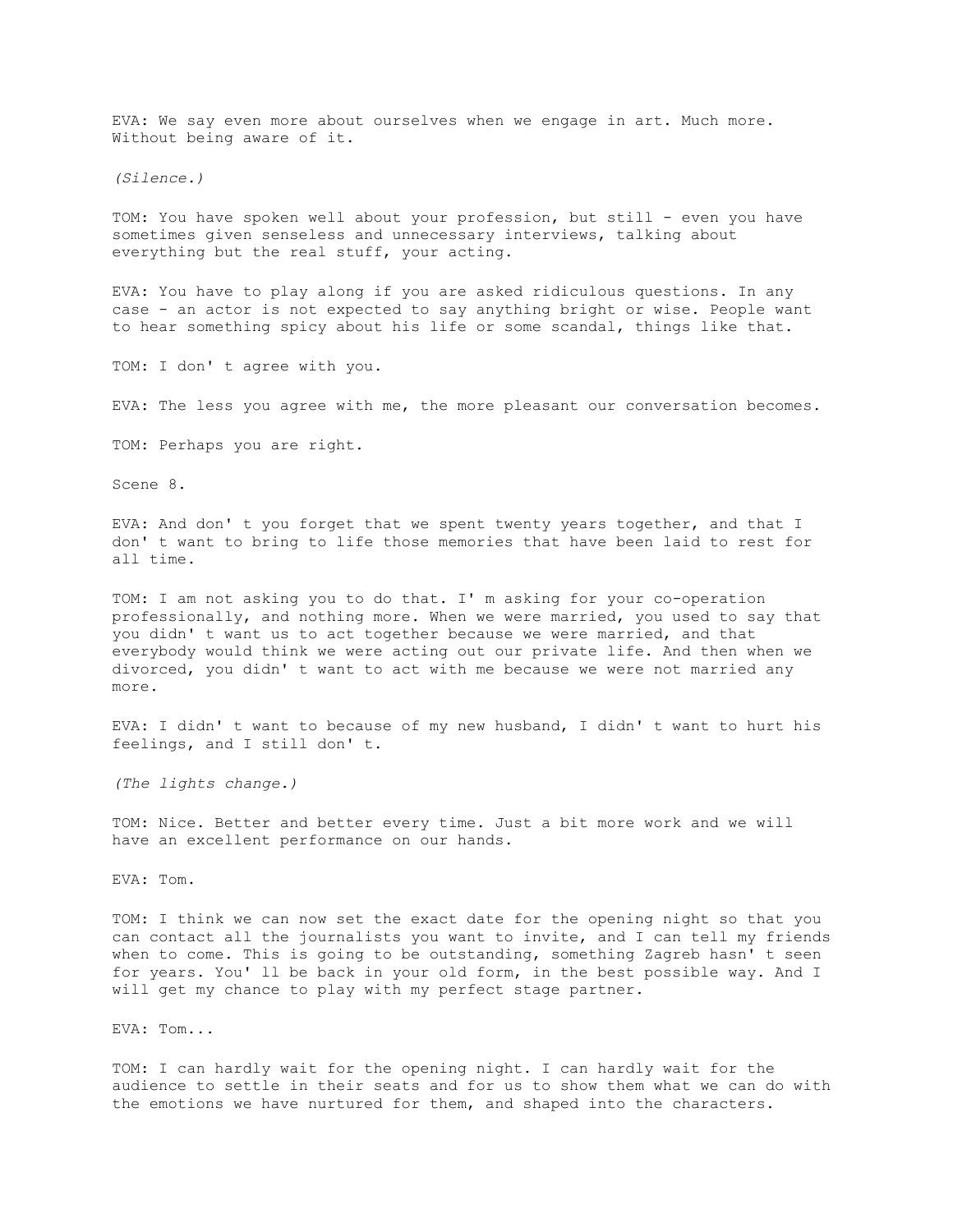EVA: Tom...

TOM: What it is?

EVA: I have to... It's so hard to tell you, but...

TOM: What? What' s happened?

EVA: I can' t rehearse with you after today.

TOM: Whaaatt?

EVA: I have to break off rehearsals for a month... and then we can continue.

TOM: But why?

EVA: A job has come up.

TOM: What job?

EVA: A performance.

TOM: What kind of performance?

EVA: At the Croatian National Theatre. It' s Shaw' s " Mrs Warren' s Profession" . This time they have offered me the part of the mother, I play Mrs Warren.

TOM: And who' s directing?

EVA: Igor.

TOM: Igor! That fraud! And you want to put off our performance to celebrate your fortieth anniversary as an artist to work with him?

EVA: You see, Tom, Igor invited me to do the part on condition that I celebrate my anniversary with this role. The *Gavella* Theatre is being renovated, and that' s why they are offering me the National Theatre. Rehearsals start tomorrow - it has all happened so suddenly.

TOM: But that man has no feeling for Shaw. All his working life has been spent in converting the classical theatre into post-modern crap, and he will ruin this play too.

EVA: No, he won' t. He approach is interesting.

TOM: Whenever a director has an approach - there' s bullshit on the horizon. I can' t believe that you are prepared to abandon our play for Igor' s sake.

EVA: I have to.

TOM: No, you don' t have to.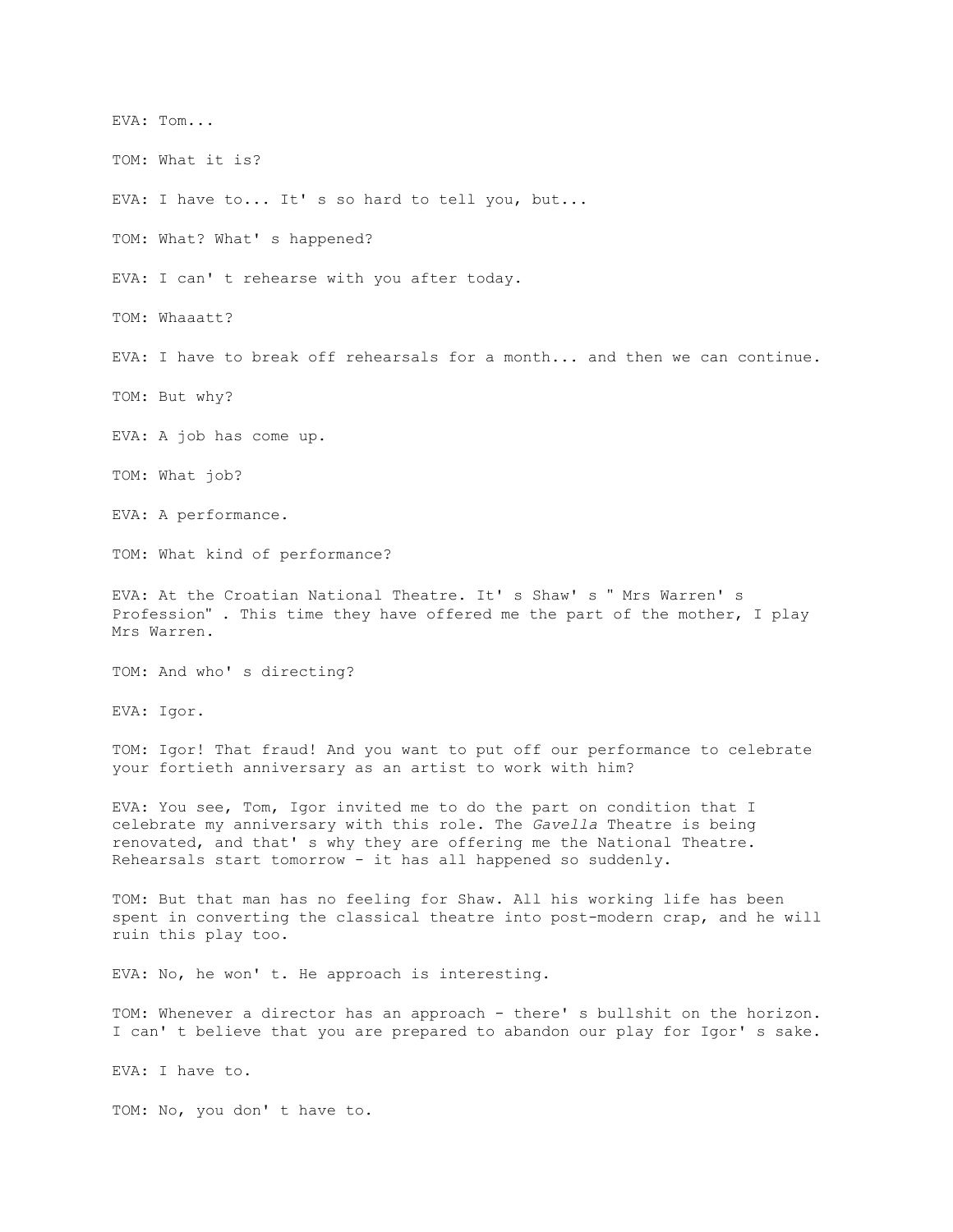EVA: Just for a month, a month and a half and I' ll be back.

TOM: In the end, it turns out that you have no morals at all, just a dilettante. You never did know the difference between the true and the fake theatre. And that' s why you have played dozens of totally forgettable roles.

EVA: Sometimes people have to do things they don' t like very much. It' s the same with actors.

TOM: Actors don' t have to, and they never should. Worthless roles destroy actors more than they could ever imagine. You really are a dilettante.

EVA: You, my friend, are always right, but only in theory, because your whole life has been spent outside the theatre. If you were a pro you would never survive in today' s theatre. Your idealism would be the end of you. You would probably end up in a mental home like some of my colleagues who could not accept the hard reality of life in the theatre. And just one thing: I' m no dilettante, but I could say you were. Because your idealistic concept of the theatre shows that you never lived with it, you just wanted to. It' s like unrequited love. You dream about a woman and idealise her more and more, just because you haven' t met her. If you lived with her through ten days and nights, you would see that your idealised muse has a blotch or two, that she has bad breath in the morning before attending to her toilette, and that she is not the least ideal - but as trite as everybody else. She would either disappoint you terribly, or you might finally become mature and accept life' s reality as it is. It' s the same with the theatre - you have to learn to love it with all its faults. If you can do that, you will find it easier to understand why I decided to do Mrs Warren. The theatre survives on compromise. Actors are creatures of compromise, and can' t always chose what they would like. If you were a professional, and not a dilettante, you would understand why I have to accept the National Theatre part after four years off the stage. Despite what I think about the National Theatre and the people I will be working with.

TOM: I can' t accept your reasoning. No matter what you think, I am deeply disappointed in you.

EVA: Why are you so angry? I' m prepared to come back to our play in a month and a half.

TOM: But I' m not prepared to have you back. I call what you are doing treachery. You' ve betrayed not only me, but yourself. I can' t and I won' t work with such a person - you have proved that you are not a real artist. You are still calculating, even at sixty. You have no sense of shame. It has to be the sure thing with you. I would rather turn my play into a monodrama than act with you.

EVA: But you hate monodramas.

TOM: What choice do I have, when there is not a real actress in the whole of Zagreb who loves the theatre more than herself. In any case, I wrote this play for you and for me - nobody else can play your role, because I don' t want to see anyone in your part. I am willing to take chances, I don' t add and subtract all the time. I have only acted in plays I admired with people I respected. But, you can' t hear what I' m saying - because you are a fake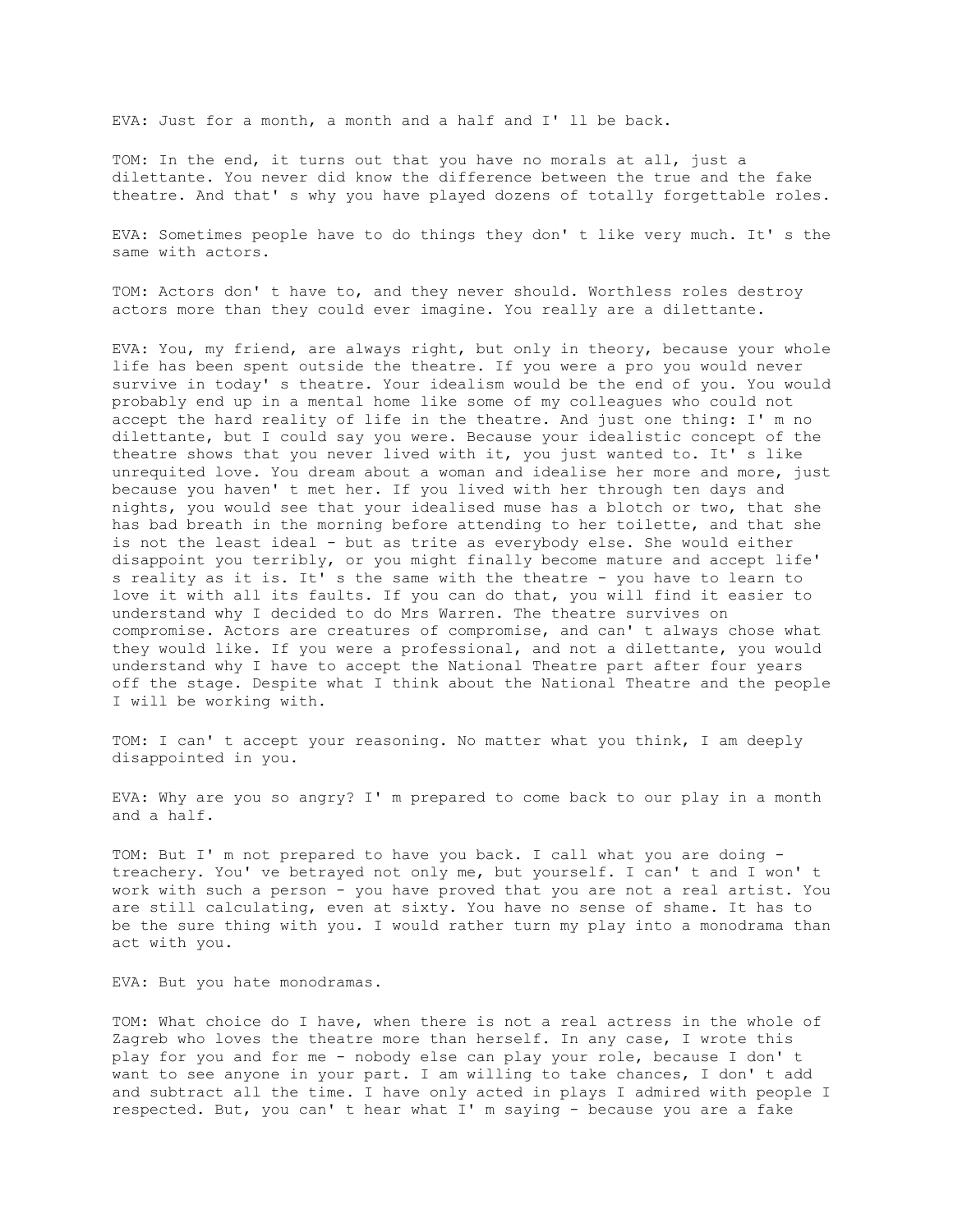like all the members of your profession. I thought you understood what real art was, real theatre art - but you simply dabble in it.

EVA: I won' t allow you to insult me. I was prepared to do you a favour, and now you are behaving like a mule driver.

TOM: Aha - now you are going to get angry at me. You should be ashamed of yourself.

EVA: You are rude and insolent.

TOM: You have understood - finally.

EVA: Goodbye.

TOM: Goodbye for ever! And I hope to God that your Igor makes you play your role in the top of a tree!

Scene 9.

*(TOM is alone on the stage. He comes closer to the proscenium.)*

TOM: We lived through twenty long years together. You can' t erase it just like that, you can' t just forget it. Don' t you understand how you have become part of me, and I have become part of you. Don' t you realise how much we have in common! How your thoughts have become mine, and how my views are now yours! How many memories belong only to you and me - with us taking the leading roles. Rejecting me, you reject yourself. Rejecting me, you reject a part of yourself, and you don' t realise how it will impoverish you. So I am begging you: forget the bad things, forget how we parted and think only of how we came together, and how we lived together, and the value we have together. Together we are worth ten times more - because we are born partners.

*(The lights change. TOM takes the bottle of brandy and slowly drinks some. Shortly after, we hear EVA' s voice reading over the loud-speaker.)*

EVA (OFF): Dear Tom: I know you are so angry at me that you would like to tear this letter into little pieces. But I hope you will read it anyway and accept my apology. I' m truly sorry for the injustice I did you. You probably heard that I pulled out of Igor' s play at the National Theatre. After working with you, working with him was real torture. I could not believe in him because there is nothing in him to believe. I' m coming to see you, tomorrow, Tuesday, at noon in the rehearsal room. Just to see you once more and to talk things over. I am going on a business trip which could last for some time, and this may be our last chance to meet. Please, forgive me for what I did to you.

*(TOM gets up from the chair and goes to the proscenium. The lights change.)*

TOM: When an actor dying, it' s not just one person dying; it' s the death of the shades of the many false bodies through which we give ourselves so unselfishly. Without even knowing it, our audience dies with us.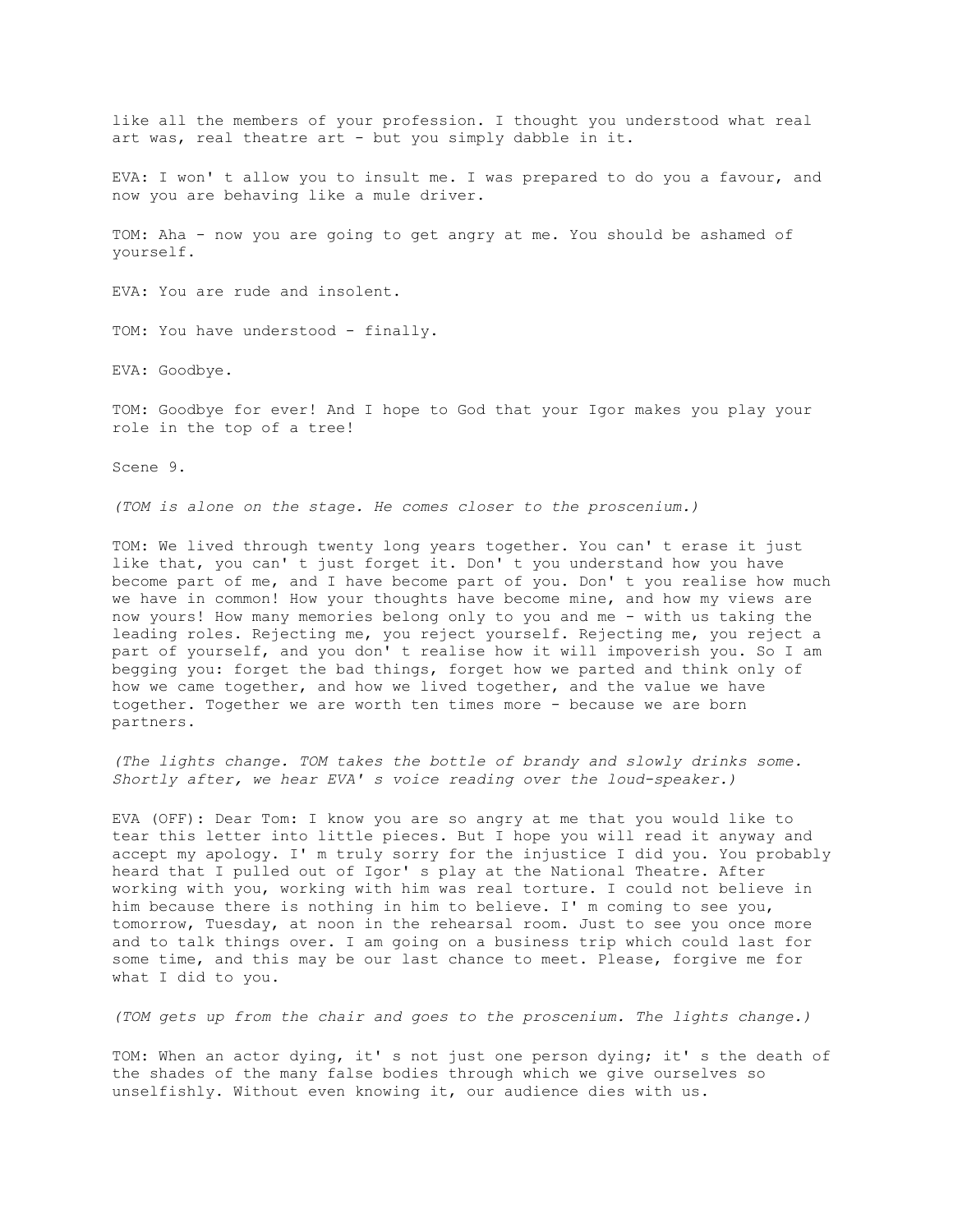*(EVA enters.)*

TOM: When an actor is dying, every future role he could have played dies with him, and even those spotlights that were never lit fail to light at opening nights that never take place. When an actor is dying, hundreds of characters die with him and life is shown to be a poor play in which the denouement and the ending are badly written... But, worst of all is when the actor dies before having had the chance to play the part of his life - the part in which he could give his all, with an ideal cast, a superb text and unobtrusive direction.

*(The lights change.)*

EVA: Good day.

*(TOM does not answer.)*

EVA: You must forgive me... I... know how much I hurt you - it' s only now that I realise how good your play is, the pain and truth in this monologue about the death of an actor. It' s only now that I know how our play could have been the best I have ever done. And it' s only now that I know the worth of it, how much it means to me. It' s now that I know we should have played it.

*(TOM remains silent.)*

EVA: Everything went downhill at the Croatian National. Unfortunately, Igor is still Igor. He doesn' t care at all about the actors, he cares only for his concept. I stuck it out for two weeks at those idiotic rehearsals - and then I left. We argued bitterly. The next day I woke up with strong pains and unbearable beating of my heart. I have been in hospital for ten days. I have to go back tomorrow for an operation. The doctor says everything will be all right, that I mustn' t worry.

TOM: I know. I talked to him.

EVA: Oh, Tom, you are still thinking of me, you still watch over my life like a guardian angel.

TOM: Did you think I would desert you, that I would ever leave you?

*(EVA throws herself into his arms and starts crying.)*

TOM: There, there, Eva. Cry if it makes you feel better. Just let the tears fall.

*(EVA sobs uncontrollably.)*

TOM: Everything will be OK. Don' t worry. But don' t forget the one thing that can help more than anything else.

EVA: What' s that?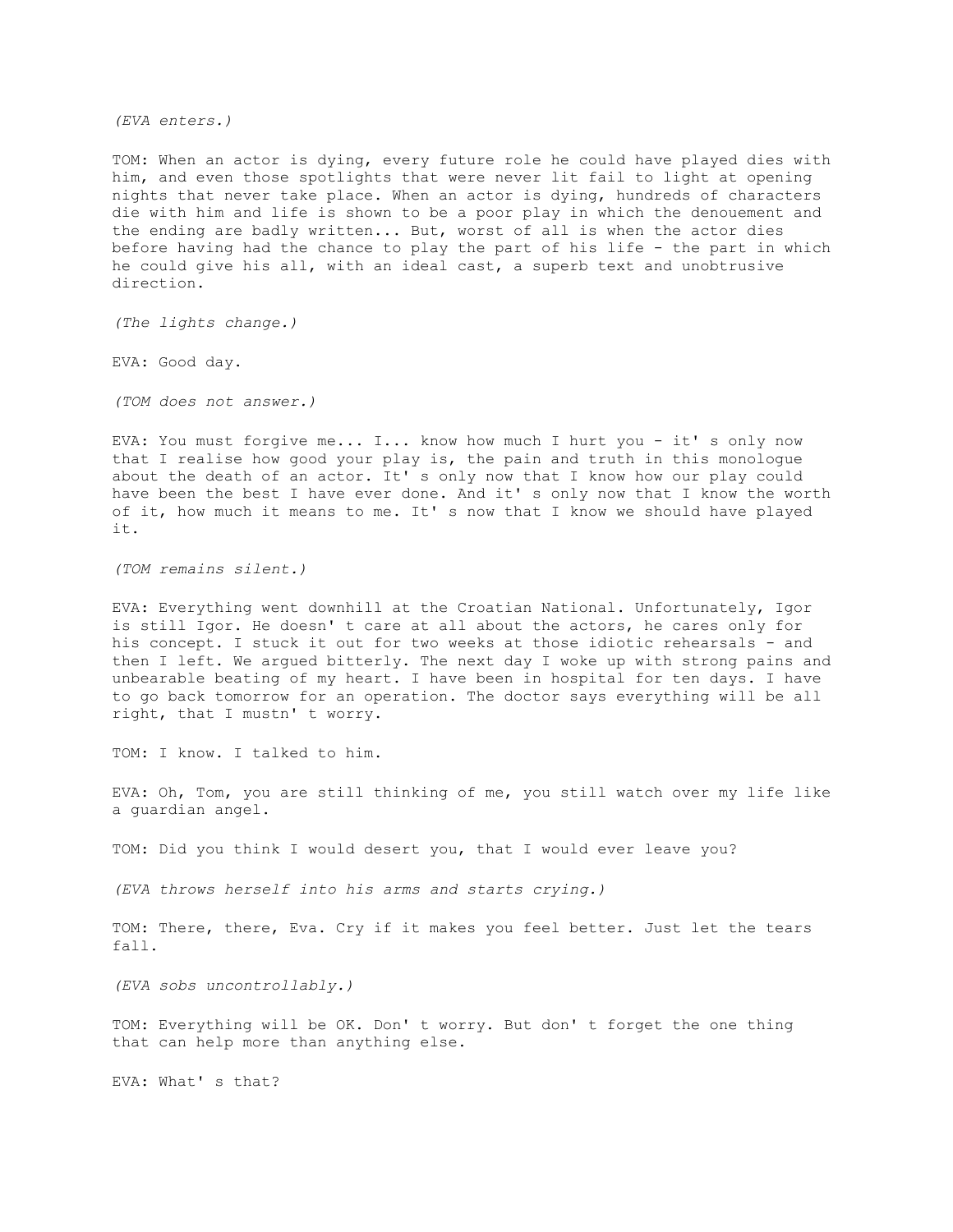TOM: The small box with the shell. It helped you so many times, you have to keep it with you during the operation.

EVA: Oh Tom, you are so good, so sweet. If I had known about you from the beginning, if we had met at the beginning, my life would have been different. Much happier.

TOM: And mine too, Eva. And mine.

EVA: Why didn' t you do something about it, why didn' t you tell me about your feeling for me - my secret admirer.

TOM: I didn' t have the courage. And I didn' t want to upset you - I wanted to enjoy you without disturbing your life, your peace. I wanted to be the ideal audience which takes pleasure in your acting, recognising your real value - but without causing you any trouble, sitting quietly in the darkened theatre.

EVA: It was wonderful working with you, talking with you.

TOM: Does your doctor know you' re here?

EVA: No, he doesn' t. If I had asked him, he would have said no. They don' t let anybody out the day before an operation. They treat my body as though they own it. I bribed one of the nurses to bring me my clothes. I left a message on the bed that I would return in an hour.

TOM: They' ll be angry at you.

EVA: It doesn' t matter. I had to come to see you, Tom. I had to come to tell you.

TOM: Tell me, Eva.

EVA: To tell you that you are the best stage partner I have ever had, and that I am... and that I am so sorry that we did not manage to put on our play, that I did not play that part, to create my life' s role.

TOM: Why are you talking as though we will never act together again. As soon as you are better, we can go on with the rehearsals and then do the play.

EVA: I am afraid that I am running out of time, Tom. I know that it' s hopeless, I know I am having this operation only so that my doctor can feel that he did what he could.

TOM: Don' t talk like that, Eva. You have to believe in yourself.

EVA: I know, Tom, I know. But I simply do not have the strength. I am so afraid. I am so afraid of this part that I have to play without even one rehearsal, I am afraid that I won' t have the courage, that I will be an ordinary weepy woman, below my standards.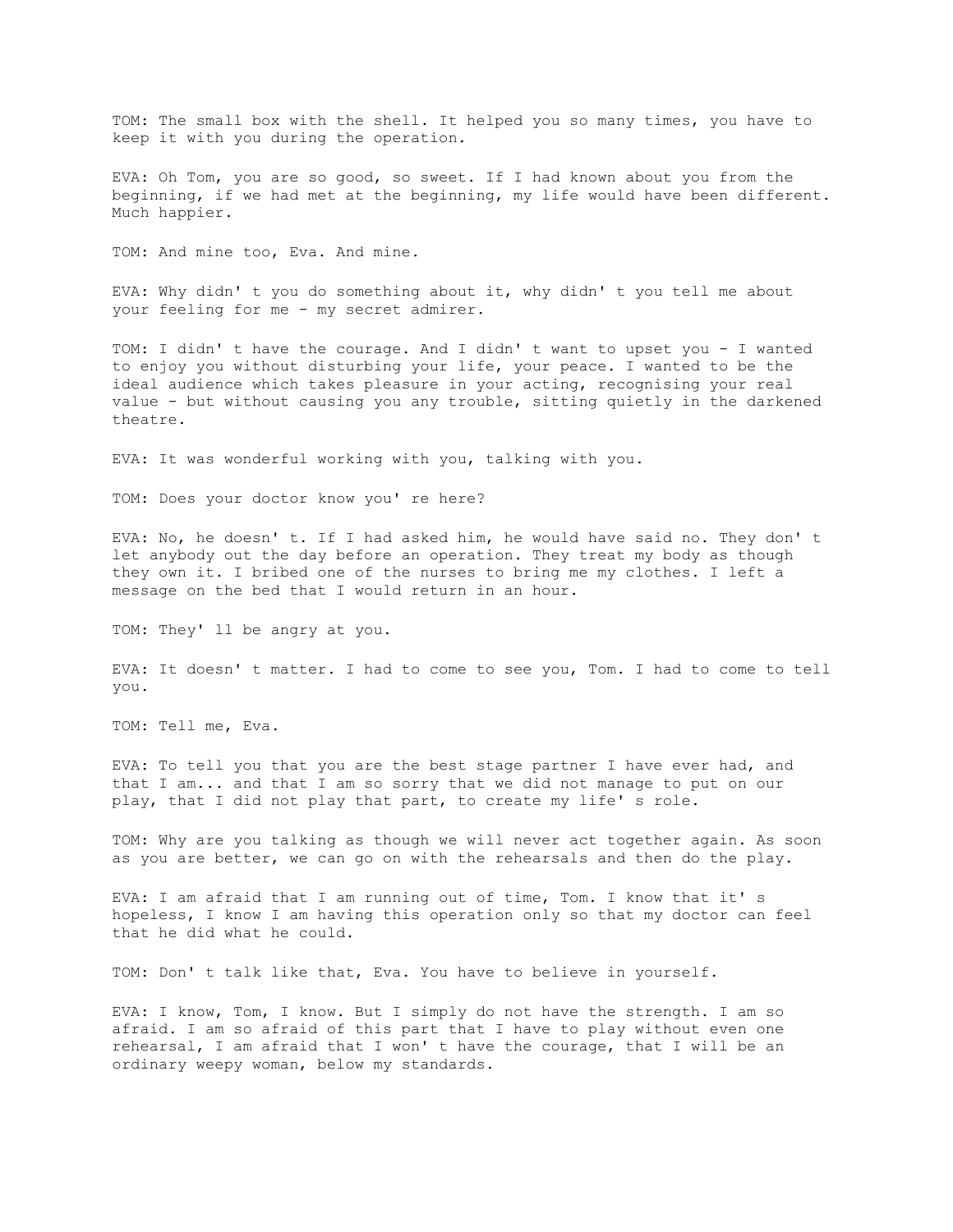TOM: I' ll be with you. I will give you strength, I will give you courage. I won' t give you up. I won' t.

EVA: If this had happened to me three months ago - it would all have been different, it would all be easier. But since you have come into my life, everything has sense, everything has meaning. It' s hard for me to give up on life now. I never talked with my ex-husband the way I do with you, Tom. I never met anyone in the theatre who loves it and understands it as you do. I am deeply sorry that I won' t be able to play that part, my life' s achievement.

TOM: Eva, do you have the strength and the will for us to put on our play now - from start to finish?

EVA: How, without an audience? There is no performance without an audience.

TOM: I' ll have an audience here in three minutes. The people in the home are just finishing lunch, I' ll invite them to come. When I tell them that you are acting, the hall will be full in a jiffy.

EVA: All right. I' ll do it.

TOM: There, you see. We will act together. Do you know your lines? We haven' t rehearsed for some time.

EVA: I had your play with me all the time in hospital. I even know your lines.

Scene 10.

*(The lights come on slowly, the stage is empty, and shortly after - we see TOM go to the proscenium.)*

TOM: Ladies and gentlemen, dear friends and colleagues, dear residents of the Home. It is my great pleasure to have the opportunity to show you a performance in which you will see the greatest Croatian actress. Please accept my apologies that we are acting without sets and appropriate costumes. Let us consider this as a general rehearsal, and when Eva comes out of hospital, we will arrange a proper opening night, right here on this stage. I am truly grateful for your attention and I hope you will enjoy our performance, just as we enjoyed rehearsing for it.

*(The audience applauds. TOM goes off. The lights change. We then see EVA sitting in a chair upstage. A knocking sound is heard.)*

EVA: Come in.

*(TOM enters.)*

EVA: Where did you spring from?

TOM: They said you were here in wardrobe. I wanted to talk with you.